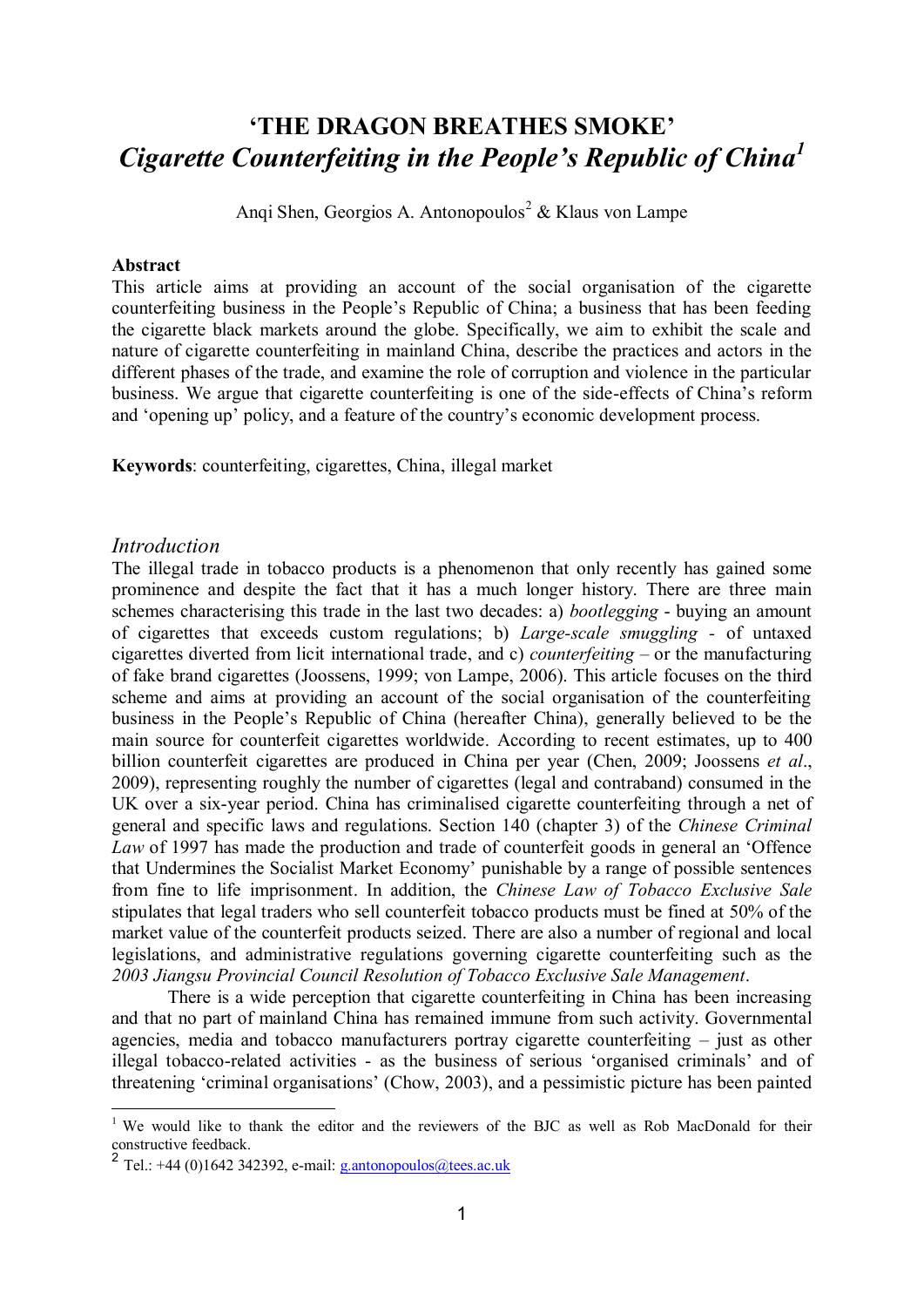by the authorities as far as measures against the cigarette counterfeiting business are concerned. At the National Anti-Cigarette Counterfeiting Conference held in 2008, Zhang, the Deputy Chief of the National Tobacco Exclusive Sale Bureau pointed out:

*"…the situation of cigarette counterfeiting in China is severe. In the hot spot areas cigarette counterfeiting has not been attacked effectively. Counterfeiting networks are operating. Materials are re-supplied after the law enforcement crackdowns, and there is smooth and frequent counterfeit cigarette distribution…Cigarette counterfeiting cannot be solved essentially within a short period of time so we cannot be over-optimistic…and should be prepared for the longer term battle against this illicit activity…"* (Zhang, 2008)*.* 

China"s leading role in cigarette counterfeiting cannot be understood without considering the broader social and economic importance of tobacco in this country. China has the largest smoking population in the world reaching approximately 300 million or one third of the world smokers (Tobacco Free Centre, 2009). It has also been suggested that Chinese smokers spend 3% of per capita GDP on tobacco (Wang, 2006; Hu *et al.,* 2005), often at the expense of other, more vital commodities and services (Hu *et al.*, 2008). This huge market has traditionally been supplied almost exclusively by domestic sources. Until recently, foreign cigarettes accounted for only an extremely small share of the legal market (e.g. only 0.8% from 1995 to 1999) as a result of high tariffs on cigarette imports (Hu and Mao, 2002). It was not until 2004 that these tariffs have been substantially lowered (Euromonitor International, no date). These barriers to imports, it seems, have encouraged the smuggling and counterfeiting of foreign brands. In fact, there is some evidence that the counterfeit business has profited from expertise originally acquired from smuggling Western brand cigarettes into China during the 1990s (Chen, 2009). Given the alleged corporate involvement (Lee & Collin, 2006) one could say that China"s counterfeit business of today in a way is the sorcerer's apprentice of the Western tobacco industry.

Given the size of its domestic market it is not surprising that China is the biggest tobacco producer in the world, but also one of the most important exporters of cigarettes (Onder, 2002).

The tobacco industry is an extremely important economic sector in China. Organised as a state monopoly, it contributes significantly to the Chinese economy and provides substantial revenues for the central government and local governments, although at a declining rate (Hu *et al.*, 2009; Wang, 2006). In 2005, 7.6 % of the central government's total revenue came from a combination of tobacco taxes and monopoly profits, compared to 11.4 % in 1995 (Hu *et al.*, 2009). Because local governments receive their share of revenues primarily from taxes on tobacco leaves rather than on cigarettes they have an incentive to encourage farmers to increase the production of tobacco beyond set quotas, thus creating a source of raw tobacco for the manufacturing of counterfeit cigarettes (Hu *et al.*, 2007; 2009).

Tobacco provides income for millions of Chinese people. According to Wang (2006), 4.1 million rural households are involved in the cultivation of tobacco, and five million (licensed) tobacco selling points create job opportunities in the private sector. The manufacturing industry, however, is less significant in this respect. Wang (2006) gives a recent figure of only 215,600 workers involved in the (legal) production of cigarettes, marking a continuous decline. Since 2001, when China joined the WTO, the administration has pursued an aggressive agenda to restructure the tobacco industry. The aim has been to establish a small number of large-scale tobacco enterprises with an ability to compete against major international brands. In the process, numerous small and inefficient factories have been closed down (Euromonitor International, 2008; Hu *et al.*, 2009). One apparent consequence of the restructuring of the legal tobacco industry is that a sizeable workforce of skilled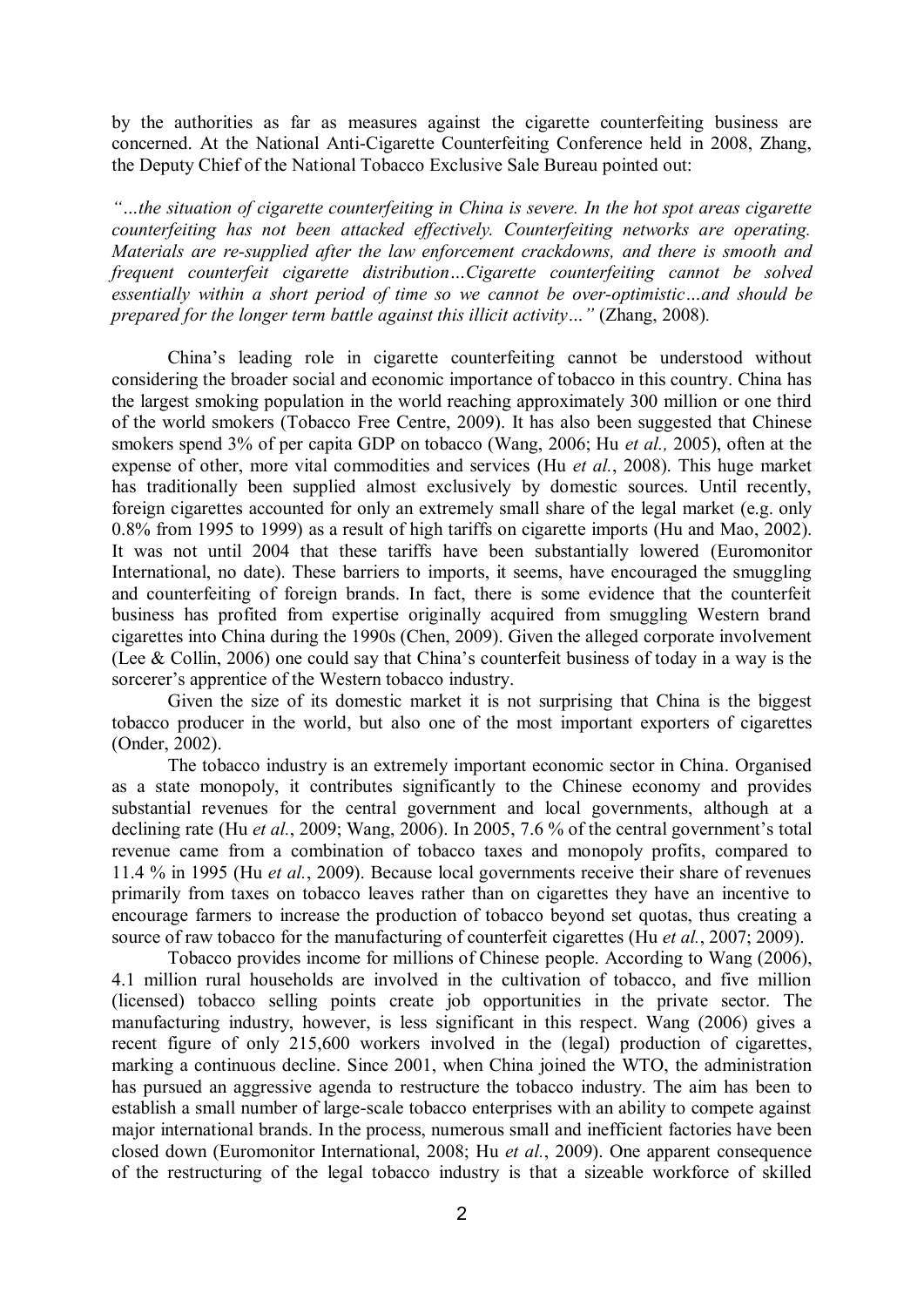labourers as well as production machinery has been made available for the illicit tobacco business.

A third historically developed characteristic of the Chinese tobacco industry may have contributed to the emergence of large-scale illegal cigarette trading: the high level of regulation. As indicated, despite China"s shift to a market economy thirty years ago, the tobacco industry in the country is highly regulated by the central government, and specifically the *State Tobacco Monopoly Administration* (STMA). The state company under the title *China National Tobacco Corporation* (CNTC) and a number of smaller companies (such as *China Cigarette Sales & Marketing Corporation* and *China Tobacco Materials Corporation*) are subjected to this authority. The regulation provides numerous impediments to individual entrepreneurs wishing to be involved in the legal business. Specifically, a Permit of Exclusive Sale of Tobacco is required before a legal tobacco selling business can be opened, a procedure which is lengthy and difficult because these legal requirements and processes are sometimes affected by corruption (see Caijin, 2008). The formidable difficulties involved in obtaining a tobacco exclusive sale permits, it seems, in part account for the existence of the illicit cigarette business.

Of great relevance to this study is the cultural meaning of cigarettes (and other tobacco products) in Chinese society. Tobacco is a commodity that is often associated with success and affluence, and has been used as a lubricant of social relationships and an 'instrument' of bribery (see Tomson and Coulter, 1987). Particularly, international and Chinese expensive brands of cigarettes have been traditionally purchased as gifts, for example, on important occasions. In fact, counterfeit production and sales are said to peak around the New Year and spring festival celebrations (China Daily, 2004).

Another aspect, defining the broader environment under which the illegal cigarette business flourishes in China, is the global demand for cheap cigarettes. Since the late 1990s, large quantities of counterfeit cigarettes from China have been introduced to illegal cigarette markets around the world, thus rendering China an important node in the global illegal tobacco trade. Although there are indications that the production of counterfeit cigarettes has increased in other Asian countries and Eastern Europe as well as Germany and UK (see von Lampe, 2006), China remains the major source country for this particular commodity (Chen, 2009; SOCA, 2009). However, although there is a considerable amount of publications on tobacco and health issues, tobacco economics, and the complicity of tobacco manufacturers in the illegal tobacco trade in China, there is comparatively little being published on the social organisation of the cigarette counterfeiting business in the country. This perhaps reflects the relatively slow development of criminology in China, and Asia in general, compared to the western world (see Liu, 2009; 2008). Our aim is to contribute to the research on the cigarette counterfeiting business in China. Specifically, we aim to: (a) describe the scale and nature of cigarette counterfeiting in the mainland China; (b) discuss the practices and actors during the different phases of the trade; and (c) examine the role of corruption and violence in cigarette counterfeiting. We argue that cigarette counterfeiting is one of the sideeffects of China"s reform and "opening up" policy, and a feature of the country"s economic development process.

#### *Data and Methods*

As noted above, there is very little empirical research and evidence on illegal cigarette-related activities including cigarette counterfeiting in China. Various researchers (e.g. Heimer & Thøgersen, 2006; Liu, 2008) have identified the historical, cultural and political obstacles in attempting to conduct *empirical* criminological research in China. Criminological research was openly forbidden in China for 27 years prior to 1979 (Bakken, 2000). But even after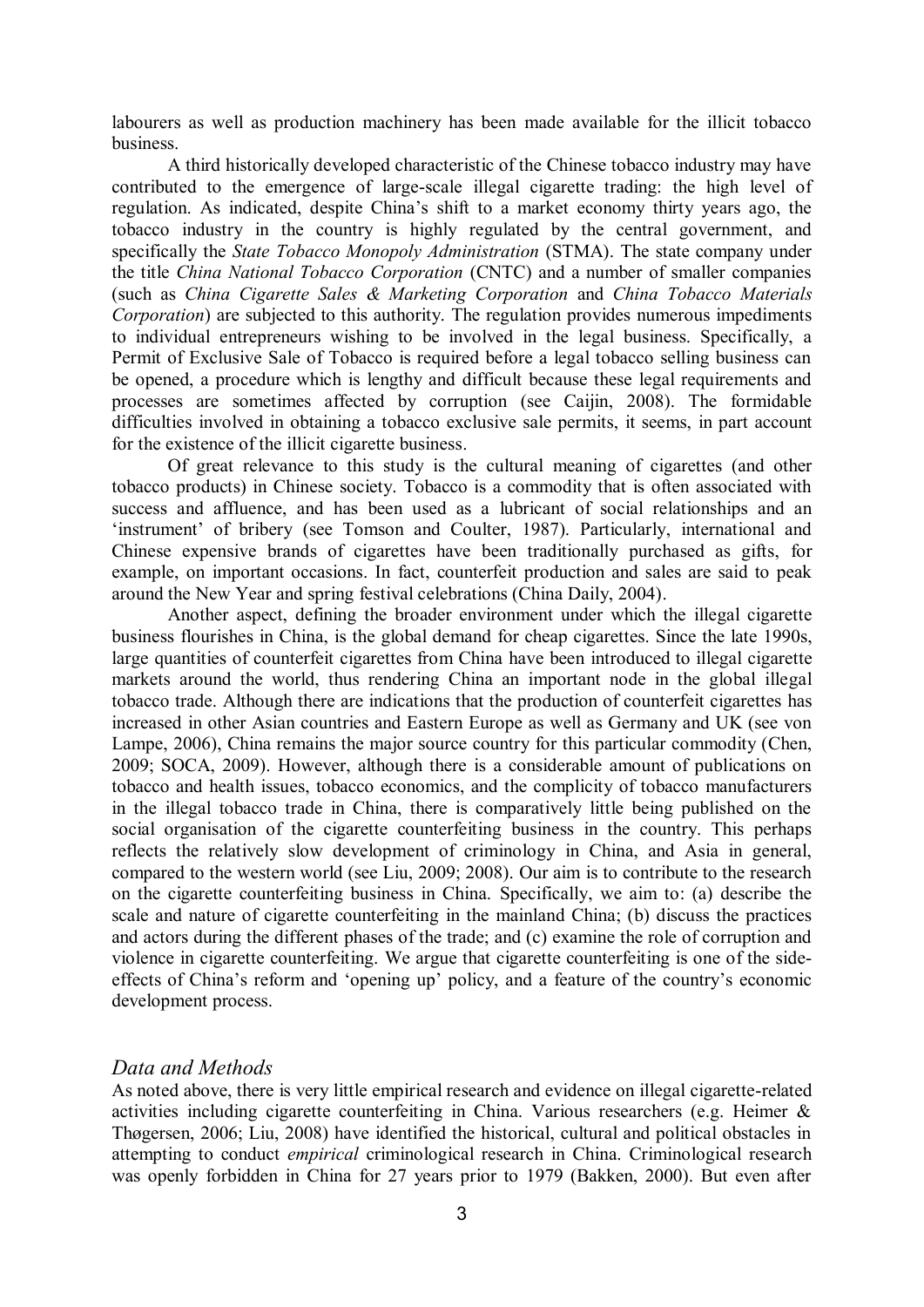1979 research has been suffering from what Klein and Gatz (1989: 175) call "bureaucratic inflexibilities". Public officials are not encouraged to disclose information about crimerelated matters; neither are they willing to express their personal views on any potentially sensitive matter which may jeopardise the image of the agency they work for or the state. There is the general problem that there are few incentives for criminal entrepreneurs to participate in research interviews. This is even more the case in China, where criminals have been traditionally seen as the 'enemy of the state and its people' (Davies & Shen, 2009). There are *technical* restrictions for Chinese and non-Chinese researchers as well: there are 34 provinces, autonomous regions, municipalities and special economic zones in China. Combined with the wide dispersal of the population, there are ethnic differences and an extremely diverse context, which does not allow generalisations to be made when researching one area, while financial costs make empirical research in all areas an even more difficult endeavour. In addition to these impediments to prospective research, these geographic and demographic features, along with the circumspect attitude of the Chinese state, have ensured that statistical information is not collected and disseminated by the Chinese bureaucratic apparatus, at least to the extent of other countries (Brewer *et al.,* 1996).

Therefore, the information supporting this study is drawn from open sources. Open sources have been used in previous works on illegal tobacco trade in general (see von Lampe, 2006). Apart from a general literature and internet search, we searched the news reports from the website of *Xinhua Ribao* – one of China"s major official newspapers ([http://www.news.cn\)](http://www.news.cn/) by using the keywords "cigarette counterfeiting". We obtained 381 cigarette counterfeitingrelated news articles which were collected from a variety of online sources from 11 May 2001 to 22 September 2009. We also conducted a random online search by using the keywords 'cigarette counterfeiting in  $\leq$  name of province  $\geq$  ". The purpose of this was to obtain cigarette counterfeiting cases detected in the provinces that are not included in the *Xinhua*  database. This search added another 106 news articles to our database.

The cases we have cited in this paper are drawn from the news articles carefully selected from our initial search. Through the initial search, we also identified a handful of surveys conducted by journalists from newspapers such as *Caijun Ribao*, *Shichang Bao* and *Chengshi Wanbao.* Likewise, a large amount of data was collected from a tobacco-specialised website, namely *Tobacco China* [\(http://www.tobaccochina.com\)](http://www.tobaccochina.com/). In addition, we searched all China"s tobacco authority official websites, including the website of the *National Tobacco Exclusive Sale Bureau* (NTESB) which has published annual reports from 2003 to 2008. These reports contain statistics on (a) the number of cases detected, (b) the number of counterfeiting sites, (c) the number of rolling machines seized, (d) tons of tobacco leaves seized, (e) the number of units of cigarettes seized, and (f) the number of people arrested and sentenced for cigarette counterfeiting from 2002 to 2007.

The sources were carefully selected in order to cover cigarette counterfeiting in *all* provinces of mainland China. The reason why the data we use for this study do not include Hong Kong, Macao and Taiwan is because they constitute special administrative and – primarily- economic zones that have adopted different policies and practices. Overall, these three areas are discernibly different from mainland China in terms of their historical, sociopolitical and economic features.

The fact that the first author of this article is of Chinese origin and can read Chinese provided us with the opportunity to use sources that are not easily accessible by westerners. On the other hand, the sources we have used refer to only those cases which the authorities came across thus ignoring cases of successful counterfeiters. There is a possibility, therefore, that the official and media accounts are biased towards the least successful counterfeiting schemes, and may also be presenting the issues relating to the actors of the counterfeiting business in a sensational and morally charged manner. Although China is hardly an exception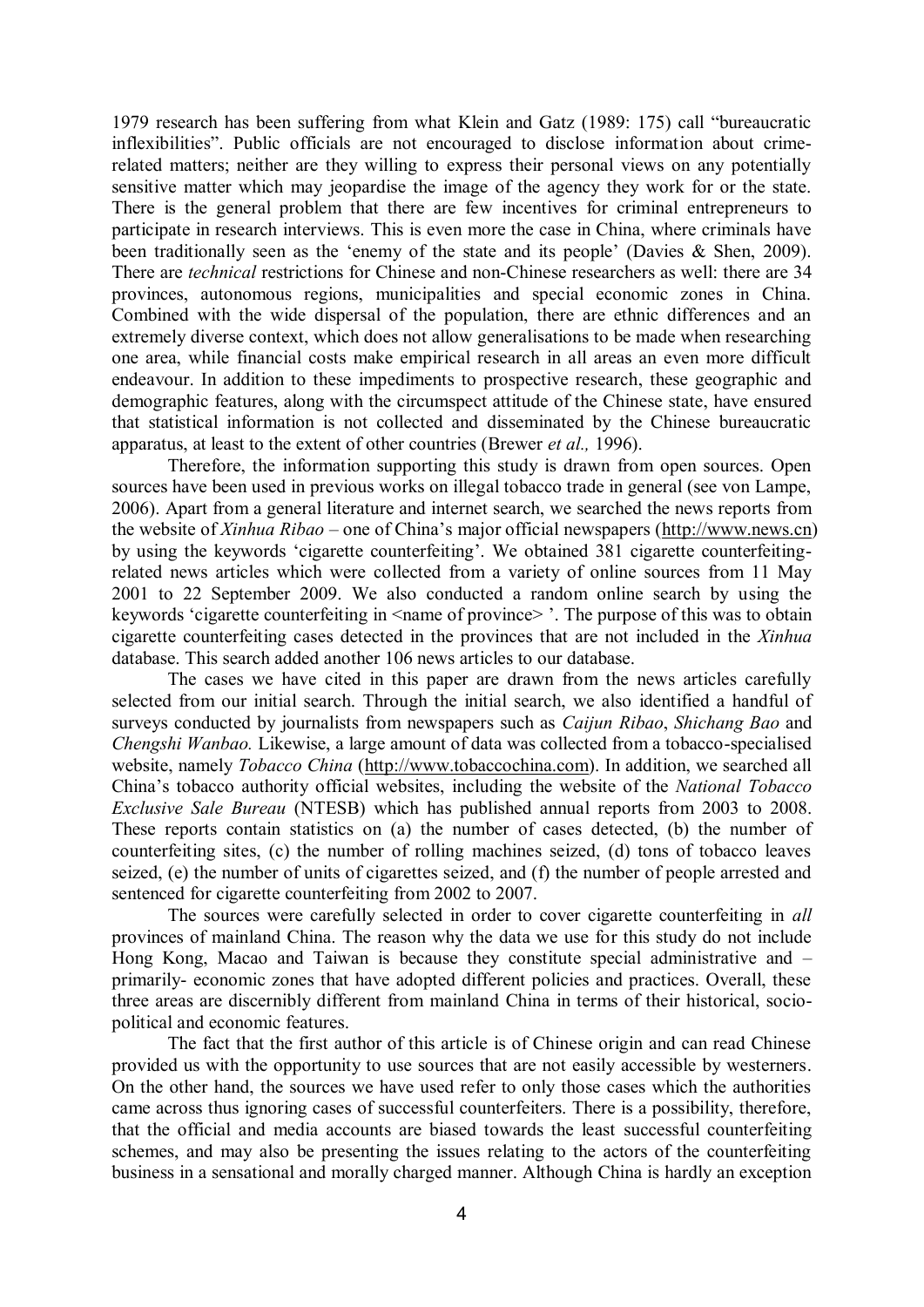to the sensational manner in which crime is treated in official and media accounts, Zhong (2009: 109) has already argued that official, media and even academic accounts in China "are replete with language of strong moral flavour, in line with the strongly moralistic quality of the whole society". We note here that we have not adopted our sources' representations of the entities involved in the business; we only use the purely "technical" information to make inferences. Finally, we acknowledge that besides the "standard" limitations of official data there are a number of China-specific issues relating to criminal statistics. Apart from the fact that data are not readily and widely available, the little data that are available to researchers is impossible to assess due to lack of knowledge of or ambiguity about the data collection procedures as well as due to conscious practices on the part of the authorities to manipulate data towards serving their hidden agendas and meeting their political or other objectives (Bakken, 2005). Despite the limitations of these data however, we think they are worthy of examination.

# *The scale of the cigarette counterfeiting business in China*

NTESB annual reports (NTESB 2003; 2004; 2005; 2006; 2007; 2008) and China Tobacco Market (2009) provide some data on cigarette counterfeiting in China for the period 2002- 2008 (see Table 1). Within this period 1,492,814 cases became known to the Chinese authorities. The year with the largest number of cases detected was 2005 (347,000 cases). The number of counterfeit cigarette production sites that were found by the authorities for the particular period was 22,248, whereas 8,849 rolling machines used for the production of counterfeit cigarettes were seized along with more than 84 tons of tobacco leaves. Overall, 30,825 individuals were arrested for cigarette counterfeiting, 10,742 of whom were sentenced.

| Year | Number of<br>Cases<br><b>Detected</b> | Number of<br>counterfeiting<br>sites | <b>Number</b><br>of rolling<br>machines<br>seized | <b>Tons of</b><br>tobacco<br>leaves seized | <b>Units</b><br>$(Jian)^3$ of<br>cigarettes<br>seized | <b>Arrests</b><br>(sentenced)   |
|------|---------------------------------------|--------------------------------------|---------------------------------------------------|--------------------------------------------|-------------------------------------------------------|---------------------------------|
| 2002 | 320,000                               | 2,476                                | 1,375                                             | 13,000                                     | 497,000                                               | (1,076)<br>4,075<br>sentenced)  |
| 2003 | 220,000                               | 2,575                                | 1,531                                             | $-/-4$                                     | 530,000                                               | (956)<br>3,539<br>sentenced)    |
| 2004 | 269,000                               | 2,805                                | 1,890                                             | $-/-^5$                                    | 687,000                                               | (1,208)<br>4,215<br>sentenced)  |
| 2005 | 347,000                               | 2,908                                | 1,608                                             | 12,000                                     | 730,000                                               | (1,697)<br>5,336<br>sentenced)  |
| 2006 | 330,000                               | 4,296                                | 1,281                                             | 10,600                                     | 907,000                                               | 6,634<br>(2,313)<br>sentenced)  |
| 2007 | $5,505^{6}$                           | 3,876                                | 717                                               | 28,000                                     | 928,000                                               | 7,026<br>(3, 492)<br>sentenced) |
| 2008 | 1,309'                                | 3,312                                | 447                                               | 20,800                                     | 830,000                                               | $-/-^8$                         |

**Table 1.** Data relating to cigarette counterfeiting in China, 2002-2008

1

<sup>3</sup> One unit (Jian) contains 50 sleeves of cigarettes (=10,000 sticks).

<sup>&</sup>lt;sup>4</sup> No information available.

<sup>&</sup>lt;sup>5</sup> No information available.

<sup>&</sup>lt;sup>6</sup> This figure includes only the cases involving counterfeit cigarettes of monetary value of more than 50,000 Yuan (approximately £ 4,480).

<sup>&</sup>lt;sup>7</sup> This figure includes only the cases involving counterfeit cigarettes of monetary value of more than 500,000 Yuan (approximately £44,800).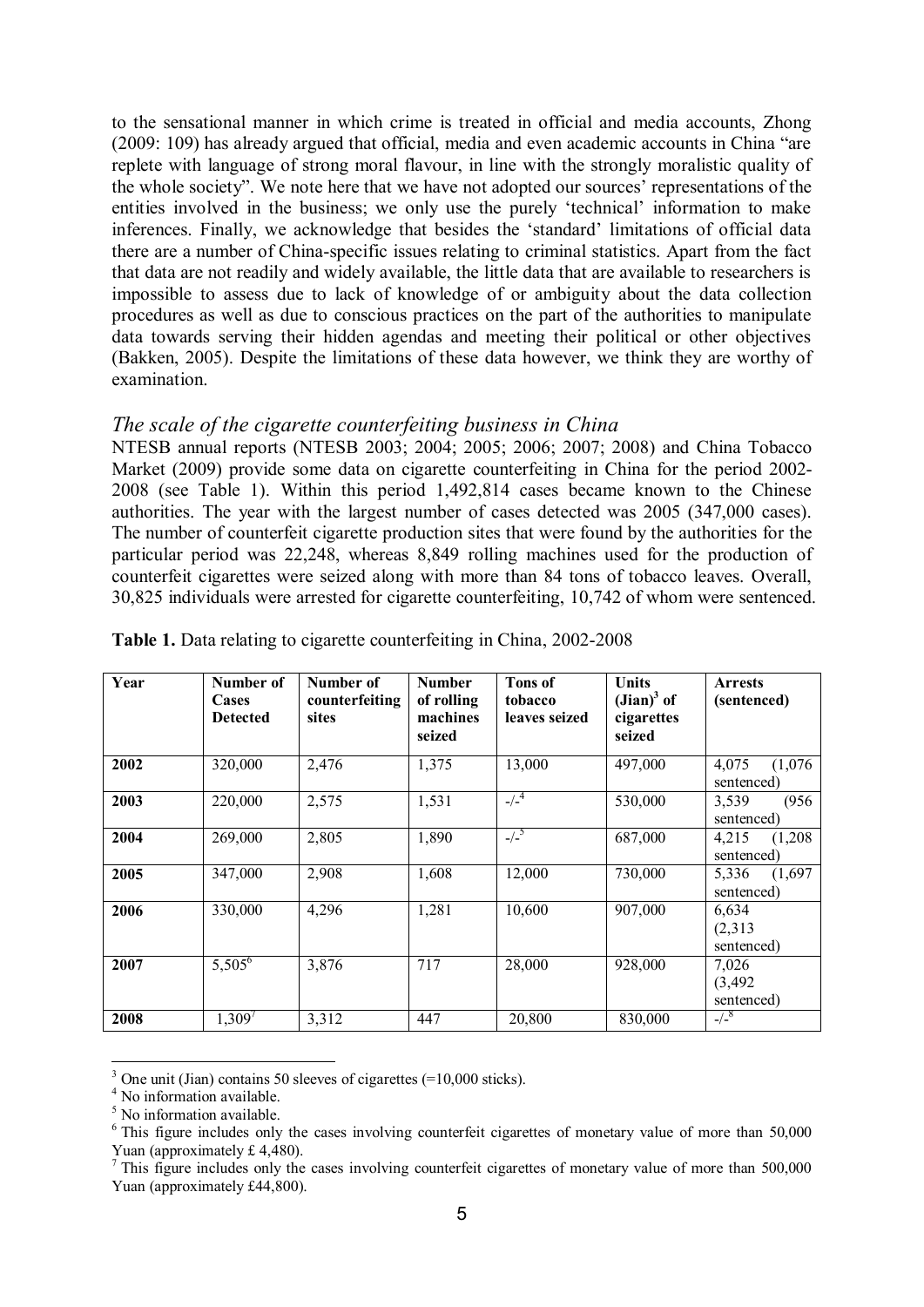| 2002-2008 | 1.492.814 | 22,248 | 8,849 | 84,400 | 5,109,000 | 30.825   |
|-----------|-----------|--------|-------|--------|-----------|----------|
|           |           |        |       |        |           | (10,742) |

*Source*: NTESB (2003; 2004; 2005; 2006; 2007; 2008); China Tobacco Market (2009).

The aforementioned official statistics possess a number of limitations in addition to the ones relating to the lack of knowledge of or ambiguity about the data collection procedures. The superficial and at points incomplete figures presented above do not provide a picture of the actual extent of cigarette counterfeiting in China, but only those cases that the Chinese authorities have come across. The "dark figure" may be considerable and the seized counterfeit cigarettes, as an official in one particular case is quoted as saying, may constitute "only the tip of the iceberg" (Shichang Bao, 2006). Data on 2007 and 2008 refer to cases involving merchandise of monetary value of more than 50,000 and 500,000 Yuan, respectively, which automatically excludes 'smaller' cases. In addition, as is obvious, there have been increases and decreases in the number of cases as well as in the number of seized cigarette packs that do not allow for a possible trend to be discerned at least within these years. But even when trends could indeed be discerned, these could refer more to "contextual variables" (von Lampe, 2004) such as the level of intensity of law enforcement or resolution of the government.

# *The production of counterfeit cigarettes*

Counterfeit cigarette manufacturing and trading originated from the southern coastal provinces of mainland China, Fujian and Guangdong, which borders Hong Kong and Macao. Particularly Yunxiao (Fujian province), and Chaoshan and Guangzhou (Guangdong province) are notorious for the production of counterfeit cigarettes. However, in recent years, due to the centrally-coordinated operations persistently carried out to curb cigarette counterfeiting in these areas, a number of counterfeiting businesses have been displaced to inland China. The counterfeit cigarette production phase can be divided into three stages: (a) acquiring raw materials, (b) manufacturing counterfeit cigarettes, and (c) packing counterfeit cigarettes.

## *(a) Acquiring raw materials*

In China, counterfeit cigarettes can be produced from tobacco of various levels of quality, second-hand tobacco or even waste. Some of the chemicals which are used to process the low quality tobacco, such as sulphur and carbamide, are poisonous and may cause health problems to cigarette consumers.<sup>9</sup> Low quality tobacco, directly and regularly bought from tobacco farmers, is usually used to make counterfeit cigarettes. Poor quality tobacco includes the totally unprocessed raw tobacco and musty/rotten tobacco which has to go through a process with sulphur and carbamide in order to look better (see Chongqing Chenbao, 2002).

Counterfeiters obtain their tobacco from "irregular" channels as well. In a case that the authorities came across in Shenyang (Liaonin province) counterfeiters used dumped materials and "lajiyan" ("rubbish tobacco") to make cigarettes. In addition, the counterfeiters disguised themselves as professional recyclers and bought damaged packaging, "unusable" wrapping paper and unsellable cigarettes from legitimate cigarette companies. Simultaneously, they employed 'workers' to collect cigarette butts from the rubbish bins (Shidai Shangbao, 2002).

<u>.</u>

<sup>&</sup>lt;sup>8</sup> No information available.

<sup>&</sup>lt;sup>9</sup> Toxicological research suggests that counterfeit cigarettes expose smokers to heavy metals to a greater extent than authentic cigarettes produced by authorised manufacturers (see Pappas *et al.,* 2007).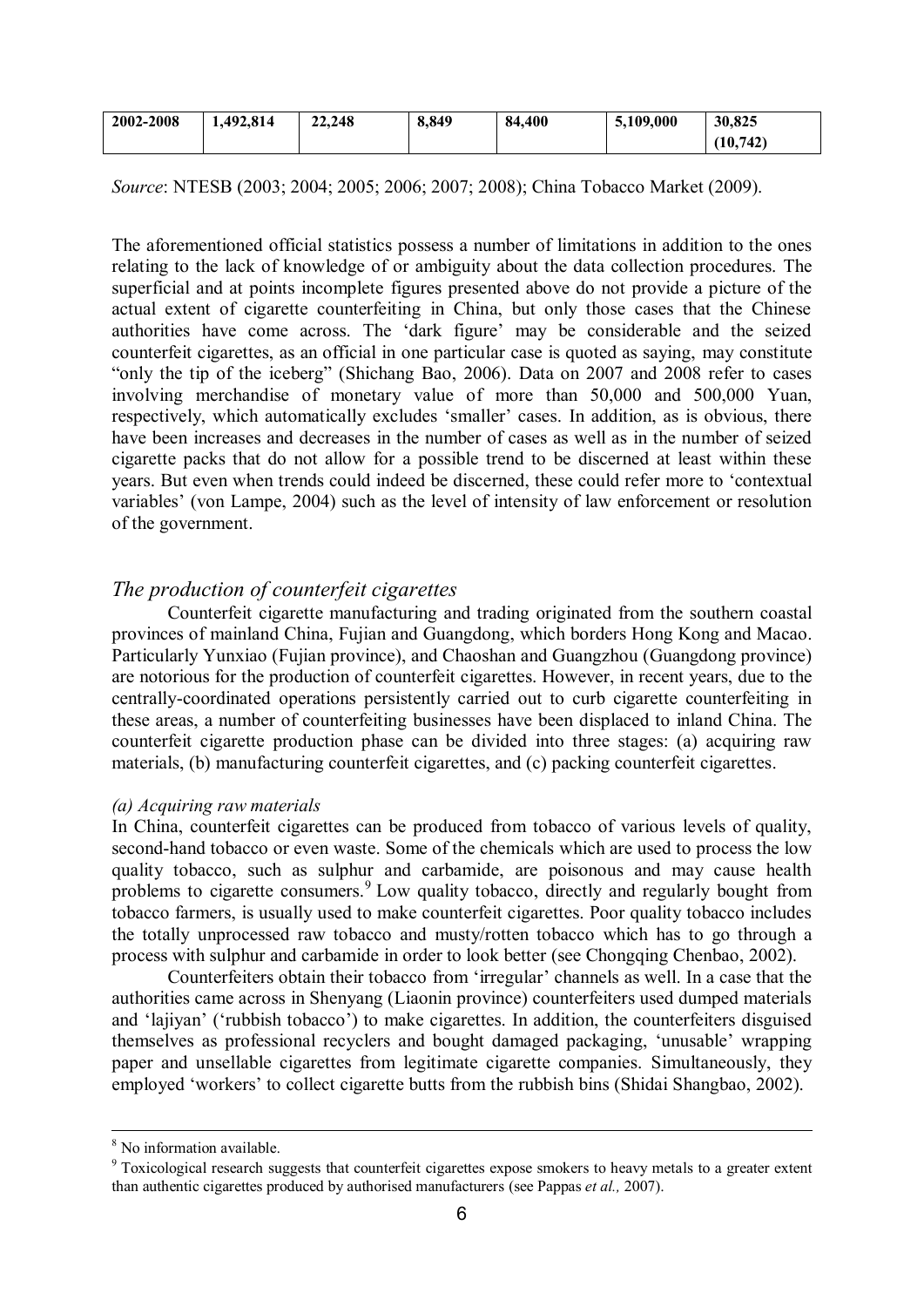In some cases counterfeit cigarettes are also made of non-tobacco waste such as saw dusk, wood shavings and rotten vegetable leaves. In such cases, the cigarette wrapping paper, filters and other material are collected from the waste sites (see, for example, Hangzhou Ribao*,* 2003). In the municipality of Chongqing, rotten vegetable leaves were dried and processed with sulphur in order to be used instead of tobacco in counterfeit cigarettes (Chongqing Wanbao*,* 2002). It is not unusual, however, for counterfeit cigarettes to be made of good quality tobacco. Mr. Li Yang from the Central Inspection Team of the Beijing Tobacco Exclusive Sale Bureau commented that in some cases "the counterfeit cigarettes intercepted are of good quality. Consumers can hardly tell the difference between these counterfeit cigarettes and the genuine ones" (China News Agent, 2002).

#### *(b) Manufacturing counterfeit cigarettes*

The actual manufacturing of counterfeit cigarette requires rolling machines. In the past, purchasing cigarette rolling machines was extremely expensive. In order for costs to be cut down, counterfeiters bought used rolling machines from state-owned cigarette factories. The cost of these machines ranged from  $600,000$  to 1 million Yuan (approximately £ 53,000 to 89,000) per piece. In recent years some machinery manufacturers have started to make copycat cigarette rolling machines, and the price has dropped significantly to around 200,000 Yuan (approximately  $\hat{L}$  18,000) per piece. Inevitably, the costs of cigarette manufacturing have been reduced accordingly. With the development and expansion of the cigarette counterfeiting businesses, counterfeiters, like their legitimate counterparts, have started to invest in more advanced equipment. Prior to 2004 only 30% of the cigarette machines seized were automatic whilst currently the counterfeit cigarette production line is 90% automatic (Nanfang Ribao, 2009).

## (c) *Packing of counterfeit cigarettes*

Packing is an integral part of the counterfeit cigarette production process. There are legal and illegal enterprises, which specialise in packing only. The district of Guangzhou (Guangdong province) is believed to be the largest counterfeit cigarette packing centre in China. The packing only 'schemes' usually operate at a relatively small scale. In Beijing a cigarette packing "factory" operated in a warehouse with only ten to twenty workers, who were manually packing loose cigarettes into the packaging of different popular brands (China News Agent, 2002). Different methods are used for the packing of counterfeit cigarettes in order for consumers to be deceived and detection to be avoided:

- *"Pick "n" mix"* genuine cigarettes are mixed with counterfeit ones in each pack. In a Changsha (Hunan province) case, "Baisha" cigarettes of this type were found. Inside the pack there were only seven genuine and thirteen fake cigarettes (Shangbao, 2002). However, this packing method appears to be rare in the cigarette counterfeiting business.
- *Genuine packs* counterfeit cigarettes are packed in used *genuine* packaging. This  $\bullet$ guarantees that health warnings are not misspelled, images are clear and other giveaways are not present.
- $\bullet$ *Counterfeit packs* – counterfeit cigarettes are placed in packaging resembling that of genuine brand cigarettes. The quality of counterfeit packs appears to have substantially improved from rather primitive beginnings in the 1990s, making it difficult nowadays to distinguish counterfeit from genuine cigarette packs (HM Treasury, 2004).
- *Unique format of counterfeit packs* In order to attract prospective customers'  $\bullet$ attention, some unique packaging is designed for counterfeit cigarettes of the most popular brands, which may not even exist for the genuine cigarettes. In Tianjin, the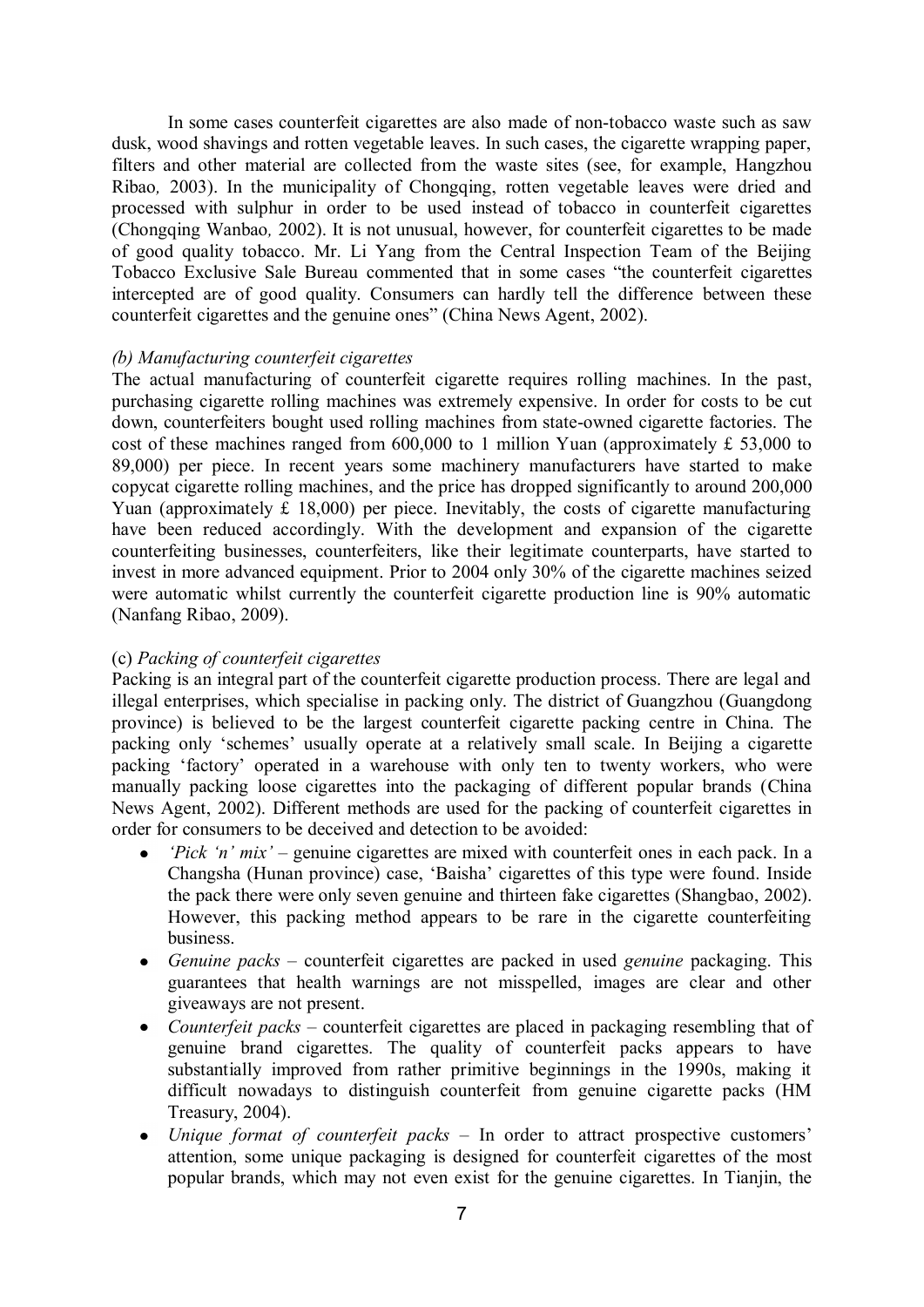gift boxes of "Zhonghua" cigarettes were sold in the market. Each box consisted of one sleeve of soft pack "Zhonghua" cigarettes, one hard-pack, one pack of 12 low-tar cigarettes and one pack of super-class "Zhonghua" cigarette along with an ashtray and a lighter. The gift boxes looked elegant and delicately made and a lay person could not tell they were faked; however, the state-owned "Zhonghua" cigarette company had never offered this type of gift boxes (Xinhua Net*,* 2008).

#### *The venues of counterfeit cigarette production and packing*

There is a large and diverse set of venues used for the production of counterfeit cigarettes. These include legitimate factories producing other commodities, warehouses, farms in rural and semi-rural areas, martial arts training schools, temples and private homes. A number of illicit production facilities have also been discovered in underground chambers and in mountain caves. As investigative journalist, Te-Ping Chen, reports that in Yunxiao factories are frequently hidden in dim, bricked-in facilities underground, accessible only via trapdoor and ladder, with the turf masking the tobacco scent (Chen, 2009; HM Treasury, 2004).

#### *The sale of counterfeit cigarettes*

Medium and large quantities of counterfeit cigarettes are sold in shopping centres, department stores, hotel-owned luxury shops and various legitimate small businesses such as groceries and kiosks. Most of these premises are licensed cigarette retailers that sell counterfeit cigarettes as well. For example, in a case in Fuzhou, a legitimate cigarette store displayed legal cigarettes on the shelves and counterfeit cigarettes (as well as smuggled foreign brands) were wholesaled (Fuzhou Wanbao, 2002). There is also, as was mentioned earlier, a large (and increasing) number of floating street-sellers, who trade counterfeit cigarettes outside night clubs, discos, restaurants and other night-time economy establishments or along the street and other public space.

Although selling counterfeit cigarettes is a day-to-day routine business to sellers, and counterfeit cigarettes are sold at any time in virtually any public space to any interested customer, there are still preferable localities, venues, seasons and consumer groups that counterfeit cigarette sellers perceive to be ideal. Tourist spots are commonly chosen to sell counterfeit cigarettes because local cigarette brands are part of the tourist smokers" souvenir shopping in China. Tourists do not have knowledge of local brands and – with some exceptions - they cannot easily distinguish the counterfeit cigarettes from the genuine ones (Tobacco China Online, 2002). Other places where a convergence of sellers and potential buyers is guaranteed, such as ports, coach and railway stations, or even on transportation means, are chosen by counterfeit cigarettes sellers.

Counterfeit cigarettes are often sold in village marketplaces. These marketplaces meet the demand of villagers, who have very little disposable income and cannot afford to buy quality, genuine cigarettes. Of great relevance here is the reluctance of legitimate cigarette sellers to trade in cheap legal cigarettes due to the small profit margin and the subsequent reduction or even cessation of production of cheap (or "low class") cigarettes by authorised cigarette factories. Finally, counterfeit cigarettes are sold outside mainland China, by mainland Chinese peddlers in Hong Kong, Macao and Taiwan (Lo, 2009), and through global illicit distribution channels on North American, European, Australian, Asian and African markets (Chen, 2009). According to an official from Yunxiao, "…the profit of selling counterfeit cigarettes abroad is 500% whilst that of selling them in the internal market is only 200%" (Caijin, 2008).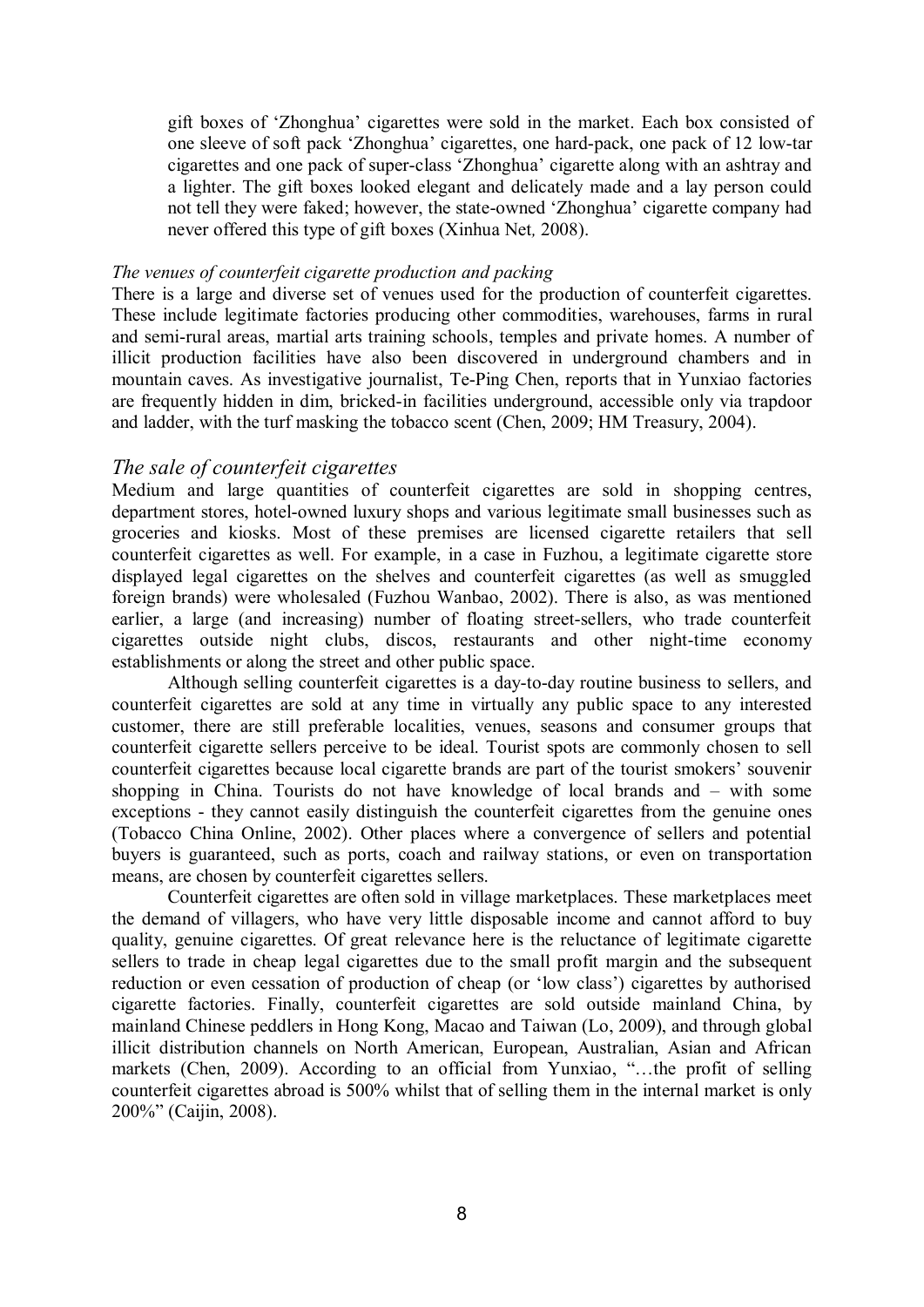# *Actors and patterns of cooperation in the cigarette counterfeiting business in China*

The cigarette counterfeiting business requires a degree of sophistication, and management of resources and labour. Towards this end, counterfeiting networks tend to have a naturally defined horizontal 'structure'. In fact there appear to be independent, autonomous "entities" involved in (a) production of counterfeit cigarettes and (b) sale of the merchandise and a constellation of actors, who are subcontracted in a way, around those two particular stages of the counterfeit cigarette business. In many cases, and in contrast to other contexts, the structures involved in the *production* of counterfeit cigarettes are hierarchical, and this is most probably a result of the fact that the production of counterfeit cigarettes involves someone who owns the (unauthorised) factory or workshop and workers who are employed *by* him. In essence, a counterfeit cigarette factory is almost identical to a legal cigarette factory.

A number of individuals act as intermediaries who assist in the introduction of the merchandise into the market or who identify persons that can be subcontracted by the counterfeit cigarette producers and offer specialised services (e.g. packers, transporters etc.). The presence of the intermediaries was evidenced in many of the sources consulted. Thus once observers of the business move from one stage to the other, they realise that clearly defined structures and management systems along the *overall* counterfeit cigarette business do not exist. What merely exist are individuals or small groups forming temporary collaborations in order for their shared objective, making profit, to materialise. Unfortunately, the available data cannot offer additional information as to how these collaborations emerge in the first instance.

What is also extremely important to note is that in many cases the production phase of the business is "demand-based"; counterfeit cigarette production is based upon an order. The persons, who order the counterfeit cigarettes, however, should be viewed as the "initiators", or the initial customers of the business rather than the "organisers" of the process.

There is a range of individuals from various socio-economic and geographic backgrounds, who directly or indirectly engage in the cigarette counterfeiting business in various ways and play different roles in the counterfeiting process, according to competencies and skills. Similar to other contexts (see, for instance, Antonopoulos, 2008), not all actors are present in all counterfeiting schemes, and one actor may assume more than one role. The different roles are as follows:

- *Tobacco farmers*. They provide the primary raw material for the business. They have an incentive to sell their product irrespective of whether the buyer is an illegal entrepreneur since, as was indicated earlier, there is a surplus of tobacco in China.
- *Unauthorised manufacturers*. They have the capital to invest, consider the  $\bullet$ counterfeiting of cigarettes a lucrative business and engage in running illegal cigarette manufacturing sites. Some of the unauthorised manufacturers are individuals from families with a tradition in small-scale cigarette-making. For example, in Yunxiao, "home cigarette-making" has a tradition since the Qing Dynasty (1644-1912). It was virtually absent from 1949, when the PRC was established, until the late 1970s when it re-emerged as a normal entrepreneurial activity. In terms of the quantities of counterfeit cigarette introduced to the market unauthorised manufacturers are the equivalent to the wholesalers in the non-counterfeit illegal cigarette markets.
- *Intermediaries.* In those cases in which the production of counterfeit cigarettes is  $\bullet$ based upon demand, it is the intermediaries, individuals who link manufacturers and prospective customers, by collecting orders through their social networks and then placing the order to the manufacturer. Intermediaries also link other participants in the business such as manufacturer and transporters. Intermediaries may not be involved in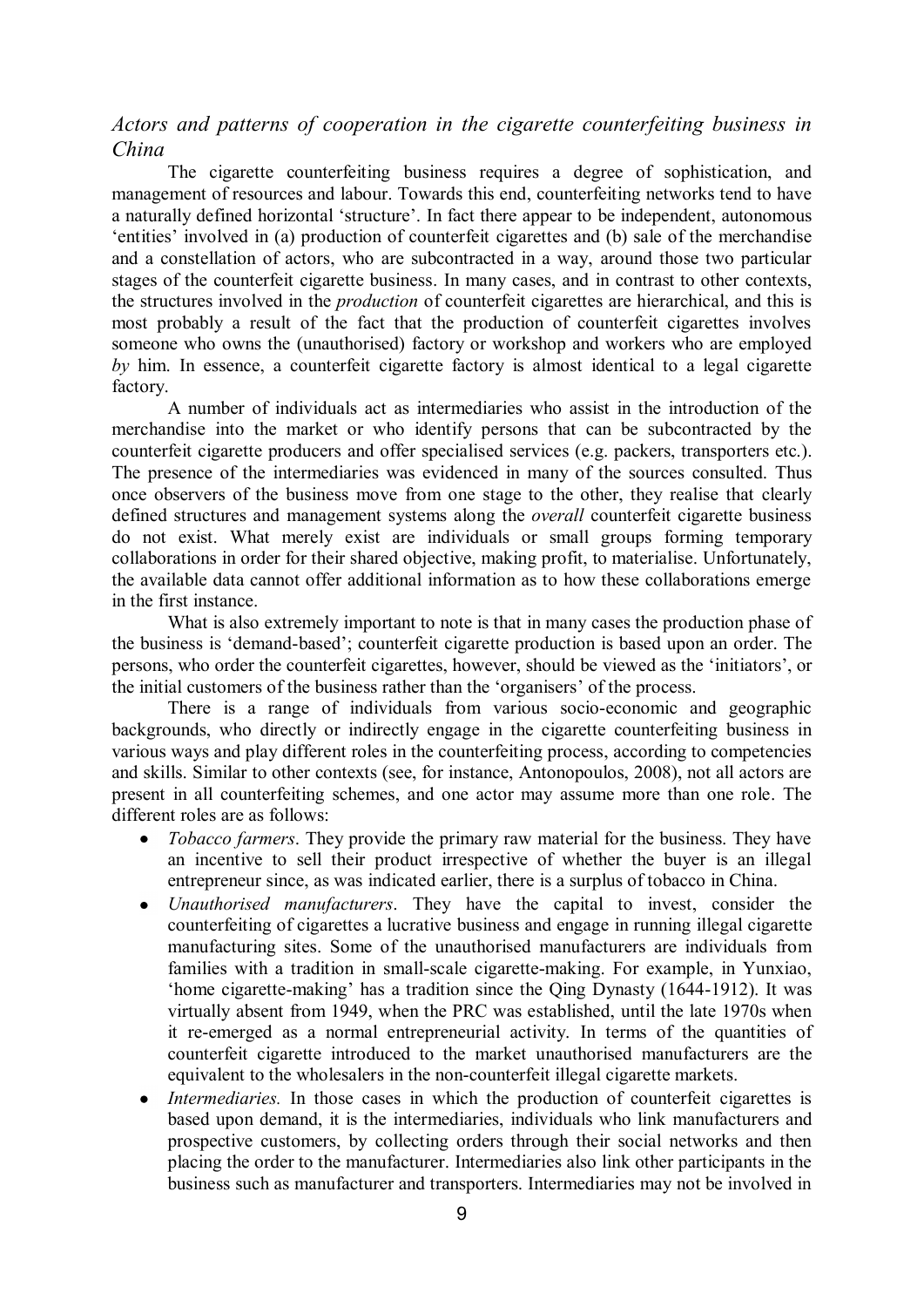the actual manufacture or sale of counterfeit cigarette but are what Morselli and Giguere (2006) call 'critical actors'.

- *Specialised workers. Former workers of state-owned cigarette factories*. Many  $\bullet$ workers have been made redundant from the state-owned factories and have been employed by cigarette counterfeiting entrepreneurs particularly in the southern regions of China, such as Fujian, Guangdong and Guangxi provinces (Caijin*,* 2008). In one of the cases we came across, all 30 workers in a counterfeit cigarette manufacturing site were former workers of state-owned cigarette factories in Hunan and Anhui provinces (Guizhou Dushibao, 2002). These specialised workers who are basically tobacco experts or "recipe specialists" enjoy more benefits than simple workers because of their technical expertise, which is functional for the counterfeiting business. To seek long-term commitment to the illegal enterprise, counterfeit cigarette manufacturers pay relatively high salaries to specialised workers (Caijin, 2008).
- *Packaging producers.* Packing materials, such as boxes, cigarette packs, wrapping foil,  $\bullet$ plastic wrapping and other packing accessories are produced by individuals and small legal businesses specialised on this part of the process. In some cases authorised and unauthorised cigarette manufacturers are also the customers of the same packaging producers.
- *Trademark and barcode printers.* They make packaging trademarks, barcodes and even counter-counterfeiting fiscal marks available to counterfeiters. In September 2007 a printing workshop was found in Shantou city of Guangdong province, and several printing machines as well as 414,000 empty cigarette packs with printed trademarks were seized (Shantou Ribao, 2007). These services are not necessarily provided by professional printers only; they can also be offered by sole individuals in their own house. Liaoshen Wanbao (2002), for instance, reports the case of a 60-year old woman specialising in spraying barcodes on "Zhonghua" and "Xiaoxiongmao" packs.
- *Non-specialised workers*. These are usually internal migrants including children from the countryside, who are used as cheap labour for primarily menial tasks such as cleaning the tobacco, carrying the merchandise from the factory to trucks or other means of transportation or even collecting cigarette butts and packs from rubbish bins and the street to be used for the manufacturing of counterfeit cigarettes. In many cases, these non-specialised workers are introduced to a "short migration" system of work that has been adopted in the cigarette counterfeiting business. This basically entails the workers not being allowed to leave the workshop until the end of their "contract", working in double shifts in operations that run 24-hour a day, and not being allowed to use mobile phones (e.g. Changjiang Yancaobao, 2002). Caijin (2008) reports that a large-scale Yunxiao counterfeit cigarette site was built underground. All workers were taken from the train station to the site in a closed container, so that they would not be aware of the exact location of the site. A person was assigned to shop for necessities for the workers, who would be transported to the train station in the closed container after the termination of their "contract".
- *Warehousemen/storage providers.* Warehouses and other legitimate storage services  $\bullet$ are used by counterfeiters for storing the merchandise. Some unusual premises have been reported. For example, in one of the cases we came across, a pigsty was used to store counterfeit cigarettes. The front of the pigsty was occupied by pigs and at the back, and underneath the pile of pig food, the counterfeit cigarettes were hidden, while two hunt dogs were guarding the premises (Sichuan Ribao, 2002)*.*
- *"Security guards"*. To avoid detection of the manufacturing sites, individuals are employed to carry out physical surveillance. In a case in Yunxiao, security guards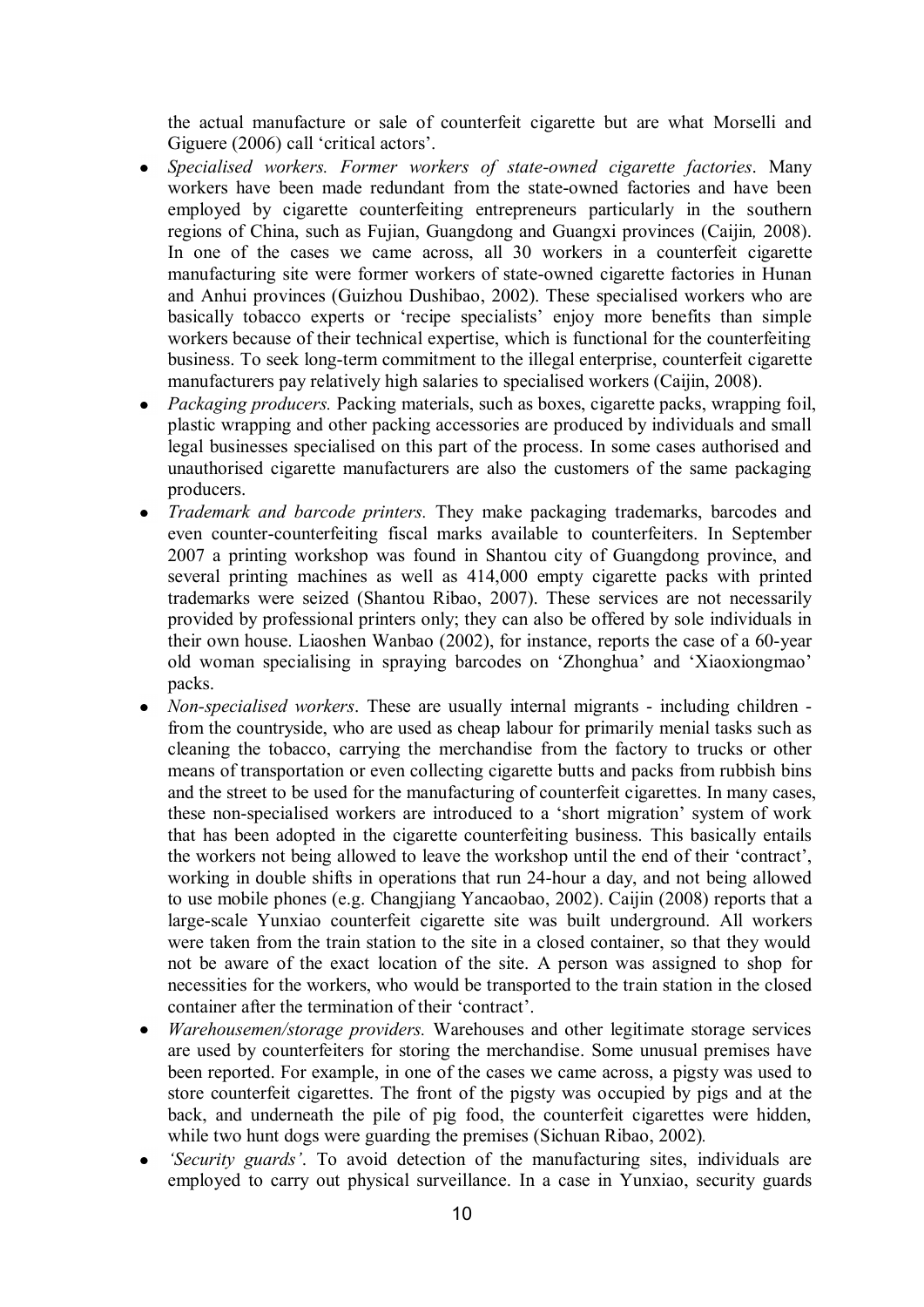were hired to be present at each junction of the country road towards the manufacturing site. These security guards were equipped with walkie-talkies to report any suspicious activities (Caijin*,* 2008). In another case in Inner Mongolia, cameras were installed above an underground cigarette factory and individuals were hired for the control room (Xinhua Net*,* 2005).

- *Transporters.* Transporters play a crucial role in the cigarette counterfeiting business  $\bullet$ from the moment the merchandise leaves the manufacturing site. The ways of transportation for counterfeit cigarettes vary. Locally, counterfeit cigarettes are transported by vans, cars and motorbikes. In Nannin (Guangxi province), a man transported 50 sleeves of "Santa" cigarettes on his motorbike (Nanguo Zaobao, 2002). Nationally, legitimate transport companies, logistic centres and individual (professional or non-professional) lorry drivers are hired by counterfeiters although sometimes the transporters are not aware of the illegal merchandise. In some of the cases transportation companies are set up specifically for the purpose of delivering counterfeit cigarettes. Merchandise is often concealed among other commodities. In Wenzhou (Zhejiang Province), for instance, 298 units of counterfeit cigarettes were disguised as boxes of insoles (Wenzhou Dushibao, 2002). Counterfeit cigarettes are also delivered by air through air-cargo companies. In Guangzhou there were more than ten air-cargo agencies around the airport amongst which eight answered that they would have no problem to deliver counterfeit cigarettes when a fake request was made by a journalist (Nanfang Ribao, 2009). Quantities of counterfeit cigarettes are also transported to markets abroad usually by ship from important commercial hubs in the east and south of the country such as Shenzhen and Shanghai (Caijin, 2008).
- *Sellers*. There are two types of counterfeit cigarette sellers. The first type is the *street-* $\bullet$ *seller*. In most of the cases street-sellers, particularly in urban centres, are internal migrants from the countryside and unemployed city residents. Some of them work as sellers of counterfeit cigarettes parallel to their legitimate (or in some cases illegitimate) job. In one of the cases we came across, a seller used to work simultaneously as a street shoe-repairer. It is also very common for females to be involved in the street sale of counterfeit cigarettes. Increasingly, large numbers of street-sellers act as "entrepreneurs" by depositing a small amount to purchase a number of counterfeit cigarette packs or sleeves. The second type is the *seller operating in legitimate enterprises* and with larger quantities. For example, in Fuzhou (Fujian province), a grocery had a permit to trade in tobacco products. However, along with trading legitimate cigarettes the owners of the business were also distributing counterfeit cigarettes (Fuzhou Wanbao, 2002).
- *"Look outs"*. The role of "look outs" has been identified in the cigarette black markets of other countries (Antonopoulos, 2008; von Lampe, 2003). "Look outs" "patrol" the area of street-selling and warn the sellers about the presence of uniformed law enforcement agents as well as journalists and TV crews.
- *Corrupt public officials*. Having power, information, and powerful social networks,  $\bullet$ public officials can be actively or passively involved in the cigarette counterfeiting business.

## *Counterfeit cigarettes business and corruption*

There are basically three forms of corruption of Chinese public officials which relate to the cigarette counterfeiting business: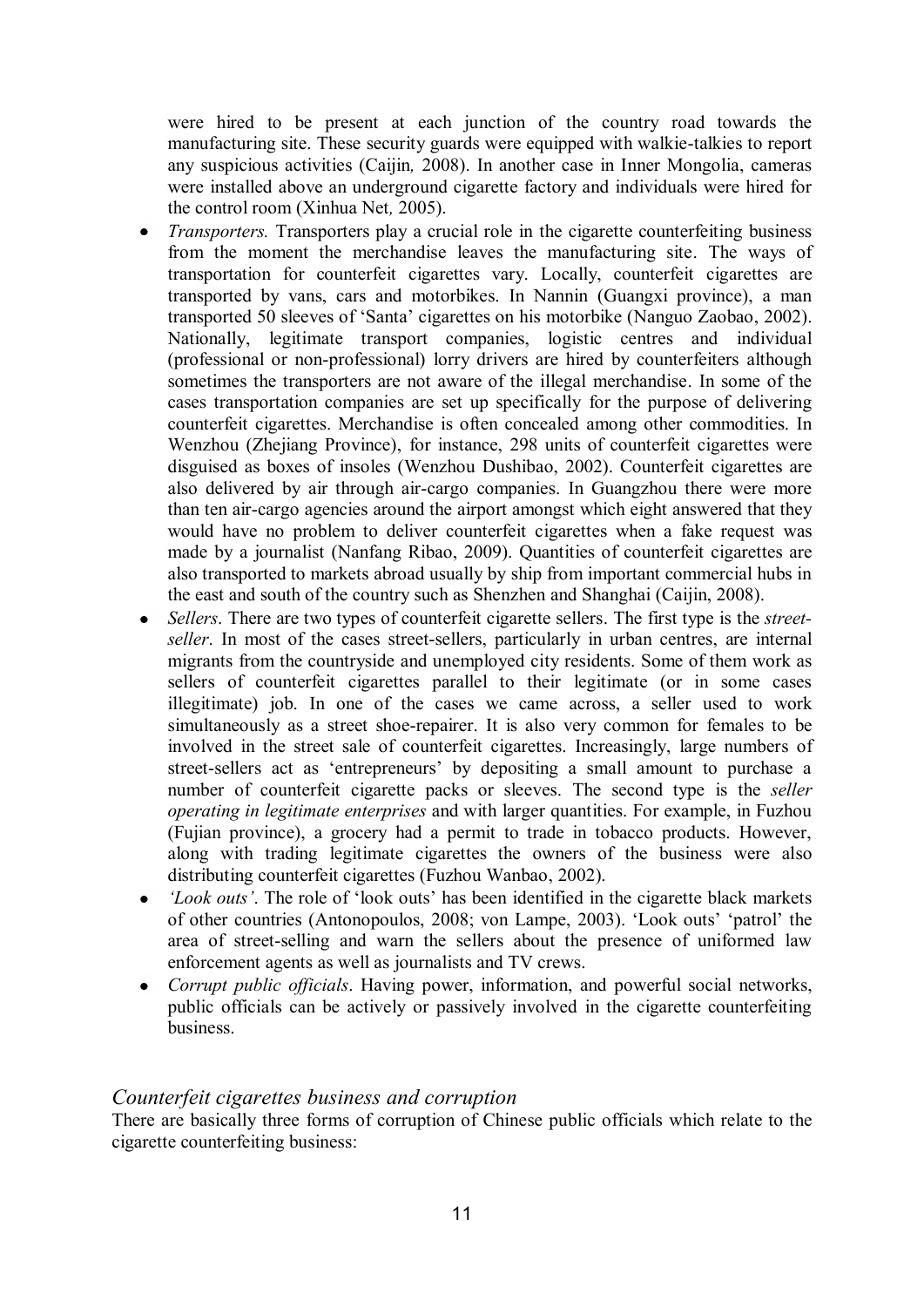- *(a) Active engagement* this is the extreme form of corruption in cigarette counterfeiting, in which public officials take advantage of their power due to their position, specialised knowledge and social networks to establish cigarette counterfeiting manufacturing sites. In an Inner Mongolia (Neimenggu) case, the four owners of a counterfeit cigarette manufacturing site were officials of the local Bureau of Industry and Commerce. One of them was also the former head of the Market Unit in the Fengyuan Bureau of Industry and Commerce (Xinhua Net, 2005).
- *(b) "Protective Umbrella" –* Public officials may play a role of a "protective umbrella" (*"baohusan"*) for cigarette counterfeiters. For various reasons corrupt officials protect cigarette counterfeiters and intervene in case cigarette counterfeiters are arrested. This "protective umbrella" allows for the termination of the illegal business to be extremely short-termed and the business virtually uninterrupted, irrespective of the number of detections. As an officer employed in the Shanxi tobacco management authority confessed to a *Shichang Bao* newspaper journalist:

*"There are several illegal cigarette traders in every city of our province, and they all have close relationship with the officials... The dealers and officials have an alliance and they share the illicit profits. Counterfeit cigarette dealers control the counterfeit cigarette markets in Taiyuan and the peripheral cities. When things go wrong, someone would come out and exculpate the illicit dealers from trouble"* (Shichang Bao, 2006).

In another case involving the large-scale production of counterfeit cigarettes, an individual reported the details of a manufacturing site to the local law enforcement agency and obtained his reward. After months the counterfeit cigarette manufacturer was still in business (Caijin, 2008).

*(c) "Turning a blind eye"*: public officials may not be directly engaged in cigarette counterfeiting or in providing a "protective umbrella" to participants in the counterfeit cigarette business; however, some of them may ignore the activities of cigarette counterfeiters in exchange for financial rewards. In some cases a financial reward may not even need to be available, and this appears to be the case in relatively small, primarily rural and semi-rural localities in which there are pre-existing social relationships between counterfeiters and public officials.

In this context it should be noted that provincial governments in China are being treated as enterprises by the central government in terms of economic performance and success (see Chen, 2002). Since cigarette counterfeiting, through the use of locally grown raw tobacco, is a source of revenue for the provincial government and provides employment for many individuals, *local* governments seem to be reluctant to crack down on counterfeiting businesses especially when the unauthorised production relates to international brands (e.g. Marlboro, Benson & Hedges) or brands that are not produced in the particular province, and therefore does not cause a conflict of interests with local authorised manufacturers (Yao, 2006; White, 1996). In French"s (2007) words, "it is the froth in the economy that [counterfeiting] creates that counts most, not niceties like intellectual property or fussy product safety details". It should be noted however, that corruption was not present in all cigarette counterfeiting cases we came across and thus, similar to other contexts, corruption is *not* necessarily to be considered as an essential feature of the counterfeiting business. It is also important to acknowledge that the Chinese government, partly to protect its own brands, partly in compliance with international obligations and aided by tobacco corporations, has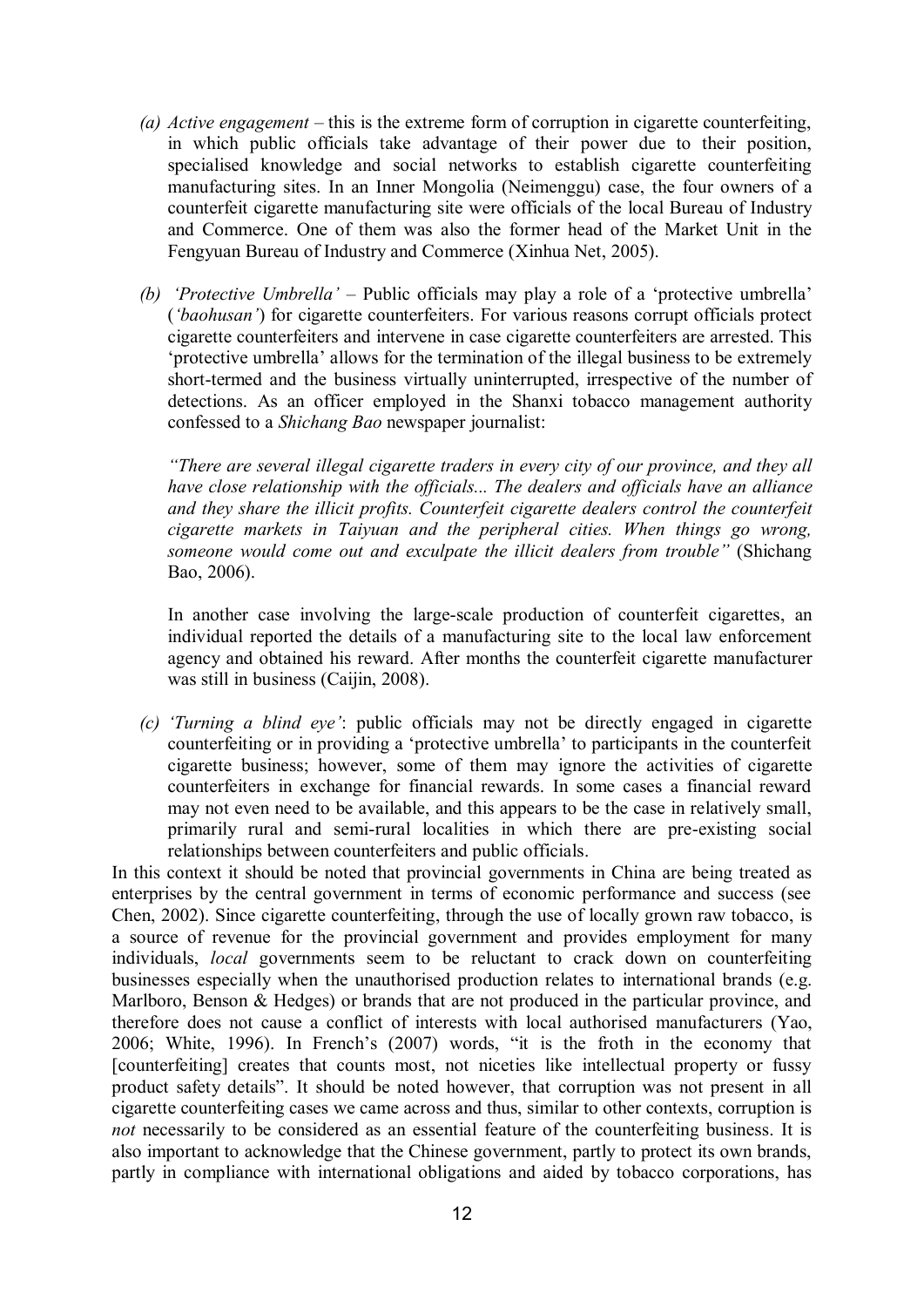made increasing efforts to crack down on cigarette counterfeiting thereby creating a more hostile environment for cigarette counterfeiters and their facilitators (Hu *et al.*, 2009; Levin, 2003).

## *Counterfeit cigarettes business and violence*

As previous research on illegal markets has shown, violence does not occupy a central part in the business but is a sign of "market dysfunction and instability" (Pearson and Hobbs, 2001: 42). Although violence *is* present in the illegal cigarette business in various contexts (see Antonopoulos, 2008), it does not constitute an *integral* part in the market. This also appears to be the case with the cigarette counterfeiting business in China; however, what can be observed in China is a higher prevalence of violence in the business. Violence and/or threat of violence are directed towards various types of individuals. In China there is a group of people who act as professional informants, they provide information on counterfeiters and counterfeiting activities to the authorities, and they are rewarded for the relevant information they provide. Within this context, gangs are hired by counterfeit cigarette manufacturers to attack law enforcement informants. One of the numerous cases which received much media attention is of Zeng Changsheng and two fellow informants, who used to act as professional informants for the tobacco authority. Zeng Changsheng's fellow informants lost their lives while he lost one ear, which resulted in him stopping to work for the authorities (Caijin, 2008). An official from Guangdong Provincial Tobacco Exclusive Sale Bureau commented on the killing of the two informants:

*"…it is known that cigarette counterfeiters are using underworld criminal gangs to protect their operations. Once being identified, informants are physically tortured… and even kidnapped. But it is shocking that the counterfeiters were so brutal that they dared to beat informants to death"* (Fuzhou News Net, 2005).

Violence and threats of violence are sometimes used towards law enforcement officials by cigarette counterfeiters. In one of the relevant cases we came across, threatening phone calls were made and text messages were sent to police investigators and some of their family members during the investigation. One of the investigators received more than thirty threatening messages on a single day (Dongya Jinmao News, 2008). Counterfeit cigarette entrepreneurs may also impose violence towards tobacco authority officials and police officers when the actual seizures of rolling machines, raw tobacco and counterfeit cigarettes are carried out (see Jianghuai Chenbao, 2002).

What is perhaps unique in the counterfeit business in China is violence towards buyers. In a recent fatal incident that occurred in Guangzhou, the capital city of Guangdong province, a man was beaten to death by four security guards of a legal establishment in which a shop selling counterfeit cigarettes was located, after he protested about the quality of the cigarettes bought (Xingxi Shibao, 2009). This was one of the incidents that raised serious public concerns about cigarette counterfeiting in China.

The counterfeit cigarette business as a whole and individuals involved in cigarette counterfeiting however, can be victims of violence or threat of violence, and extortion. Sellers, for example, are often robbed of their profits. There are also different forms of extortion from 'protection fees' to 'rent fees' paid to criminal gangs that allow the continuation of the business. According to Nanfang Ribao (2009), in Wuxianqiao, the infamous cigarette counterfeiting centre in Guangzhou, each of the 3,000 counterfeit cigarette traders was required to pay a 'protection fee' of 500 Yuan (approximately  $\pounds$  45) per month to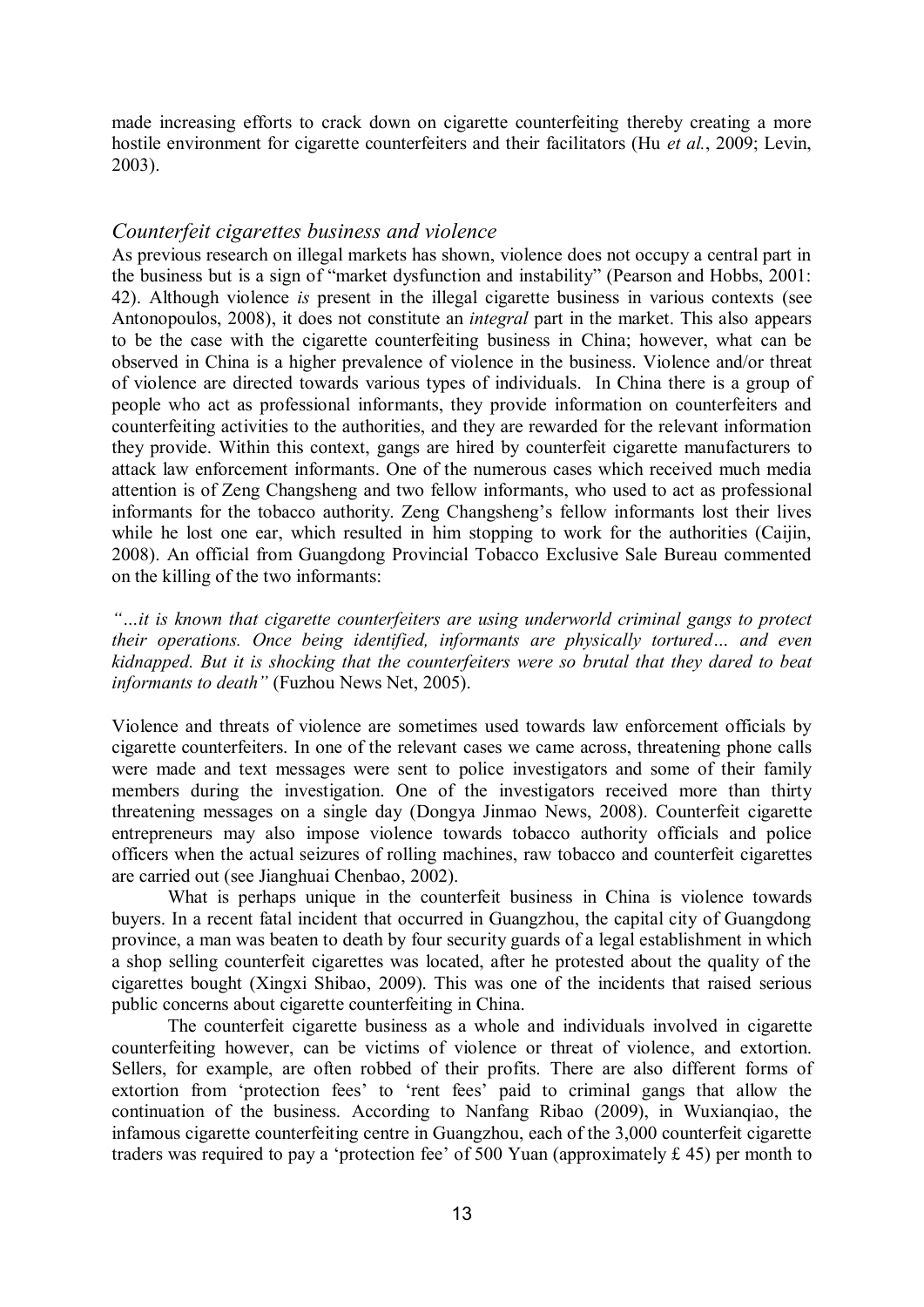extortionists as a compulsory charge for their "protection" services. Violence was often used to enforce the payments.

#### *Discussion*

The counterfeit cigarette business highlights "the enormous symbolic presence that images of organised crime have in popular discourse" (Sheptycki, 2008: 23). Our study suggests that, unlike popular representations, cigarette counterfeiting in China, just as with illegal tobaccorelated activities in other contexts, is characterised by a high degree of heterogeneity and a range of organising the business (see van Duyne, 2003; von Lampe, 2003; 2005; Antonopoulos, 2008). There appear to be independent "entities" involved in different parts of the business and actors who are subcontracted to provide commodities and services about the process.

There is a relatively high level of sophistication in the business, not so much however, in relation to the links between actors or stages of the business but more in relation to the technical sophistication necessary for the production of counterfeit cigarettes. Relationships between actors in the business are very often based on a customer-supplier relationship or a "business-to-business market", which is a very common characteristic of the Chinese (legal and illegal) economy (see Simons, 2009).

A large number of individuals are involved in illegal tobacco-related activities simply because this offers them an entrepreneurial opportunity in a relatively low-risk environment, and in the absence of state welfare provisions that address the income inequalities and economic exclusion facing, particularly, internal migrants (see Wing Lo and Jiang, 2006).

The role of corruption and violence in the cigarette counterfeiting business is not to be underestimated. Corruption, although not mentioned in all counterfeiting cases we encountered, seems to be at least a facilitating factor of a large part of the business. In addition, although violence could attract the unnecessary attention of law enforcement, it is nevertheless more prevalent in the counterfeit cigarette market in China than in other contexts. This perhaps highlights the fact that the American and European experience of illegal markets may not be entirely compatible with the extremely diverse Chinese context. It also highlights the dynamism of illegal markets in this particular country, and calls for additional, preferably empirical research in this "exemplary society" (Bakken, 2000).

We mentioned earlier that the illegal cigarette business in general and counterfeiting in particular emerged as a problem in China in the late 1970s and early 1980s when the "open door" policy and economic reform made profit and economic development a national movement (*quanming jingshang*) (Liu, 2005: 619). The economic reform facilitated the emergence of cigarette counterfeiting in a variety of ways. Firstly, there was the paradox of the private sector becoming increasingly dynamic while at the same time the tobacco industry continued to remain a state monopoly. It proved extremely difficult for private entrepreneurs to become involved in the huge and highly lucrative Chinese market, and the smuggling and counterfeiting of cigarettes provided the only alternative avenues to market entry.

Secondly, the transition to a market economy and the subsequent restructuring of the tobacco industry led to the *technical* facilitation of the cigarette counterfeit business by setting free two important types of resources: skilled workers and production machinery. Simultaneously, the reluctance of licensed cigarette sellers to trade in cheap legal cigarettes due to the small profit margin and the subsequent reduction or even cessation of production of cheap cigarettes by local authorised factories, despite the demand for cheap cigarettes, created a niche in the market that was filled by counterfeiters. It seems that in the case of counterfeit cigarettes, authorised manufacturers and the state have been "victims" of their profit-oriented mentality. Thirdly, the trade liberalisation which has been an important pillar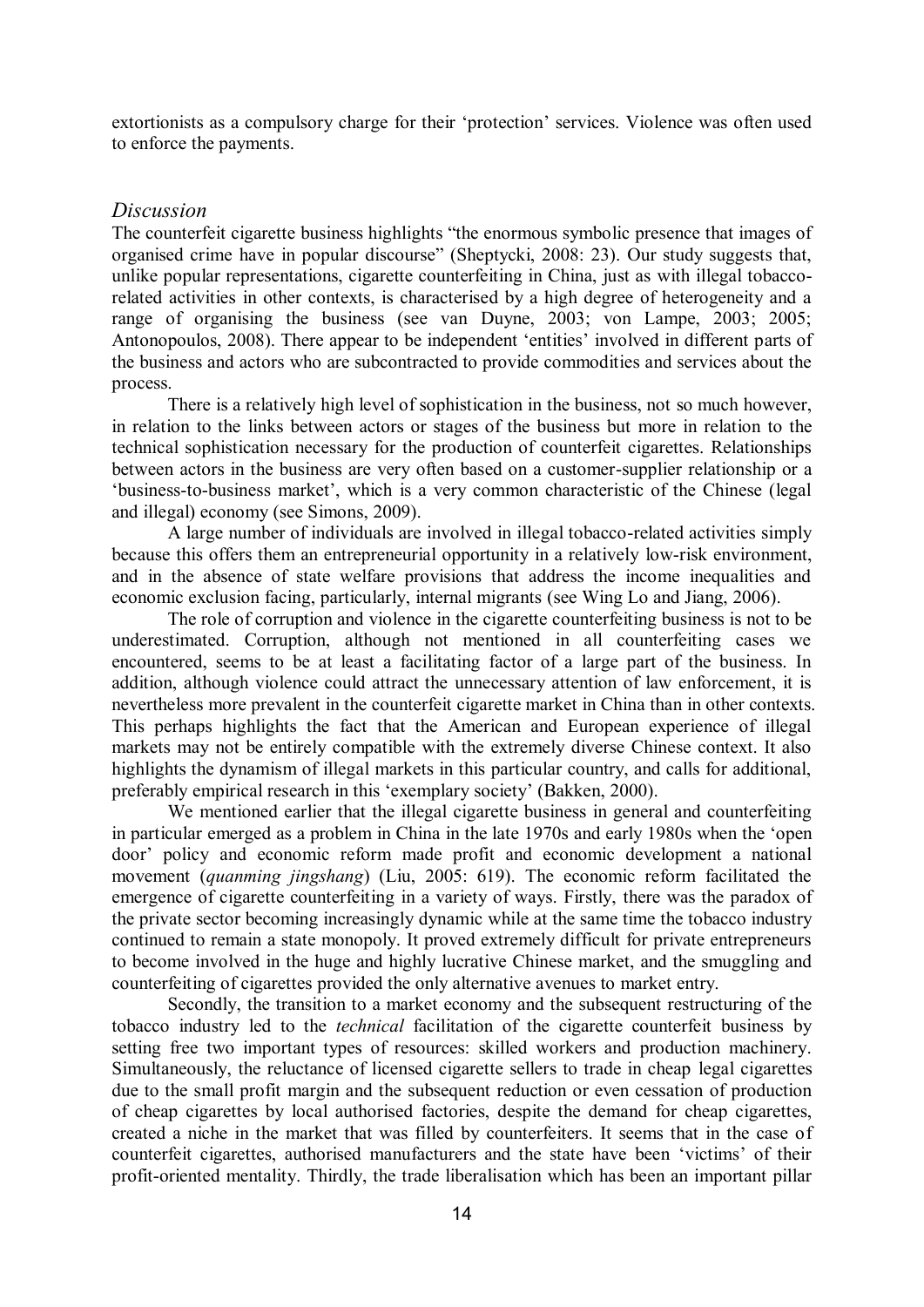of the economic reforms not only allowed for an increased volume of legitimate trade but also created a façade for illegitimate trade (Andreas, 1999), of which counterfeit cigarettes are an important aspect.

However, it is not only the opening of the Chinese market and economy to the rest of the world that has facilitated the booming of the cigarette counterfeiting business; it is also the other way around. The most populated country of the world has an annual development rate of approximately 10%, which is four times higher than the average development rate of developed world economies. This development is 'fed' to a great extent by the country's cheap labour, which along with the governmentally maintained low exchange rate for the Chinese currency, directly or indirectly support the export of Chinese products. Counterfeit cigarettes, like other licit and illicit commodities, fall within the category of cheap exported goods. However, counterfeit cigarettes are also an indication of the importance of tobacco for China and the commodity"s surplus. The counterfeit cigarette business has informalised the process of manufacturing cigarettes to an extent that a comparative advantage has been created for unauthorised manufacturers over authorised Chinese and international manufacturers (see Castells and Portes, 1989).

The way in which the *legal* and the *illegal* intersect is also evident in the Chinese counterfeit cigarette business. Cigarette counterfeiters benefit from the legal sector and some legal businesses also benefit from cigarette counterfeiters in various ways. The case of the air-companies mentioned earlier is just one striking example of this symbiosis.

When it comes to the links between China as the counterfeit cigarette *source* country and (primarily) western markets, the role of the western states as the ultimate "market determiners" (van Duyne, 2007) by imposing prohibitive taxes on cigarettes, a socially and culturally-embedded commodity, has to be highlighted. High taxation imposed by governments has contributed to an environment of demand for cheap cigarettes, which has been exploited by entrepreneurs capitalising on huge price differentials and "global market ambiguities" (Hornsby and Hobbs, 2007: 565). Overall, cigarette counterfeiting in China, and by extension the rest of the world, appears to be an integral part of the neo-liberal marketplace jigsaw in the country (and beyond), and a result of an uneasy symbiosis between state planning, local government competition emphasising profit, personal greed, aspirations and needs, as well as market dynamics that are exacerbated by the forces of globalisation.

## *References*

Andreas, P. (1999) "When Policies Collide: Market Reform, Market Prohibition, and the Narcotisation of the Mexican Economy". In Friman, H.R. and Andreas, P. (eds) *The Illicit Global Economy & State Power.* (pp.125-141) Lanham, MD: Rowman & Littlefield

Antonopoulos, G. A. (2008) "The Greek Connection(s): The Social Organisation of the Cigarette Smuggling Business in Greece", *European Journal of Criminology,* 5(3), 263-288

Bakken, B. (2000) *The Exemplary Society: Human Improvement, Social Control and the Dangers of Modernity in China.* Oxford: Oxford University Press

Bakken, B. (2005) *Crime, Punishment and Policing in China.* Lanham, MD: Rowman & Littlefield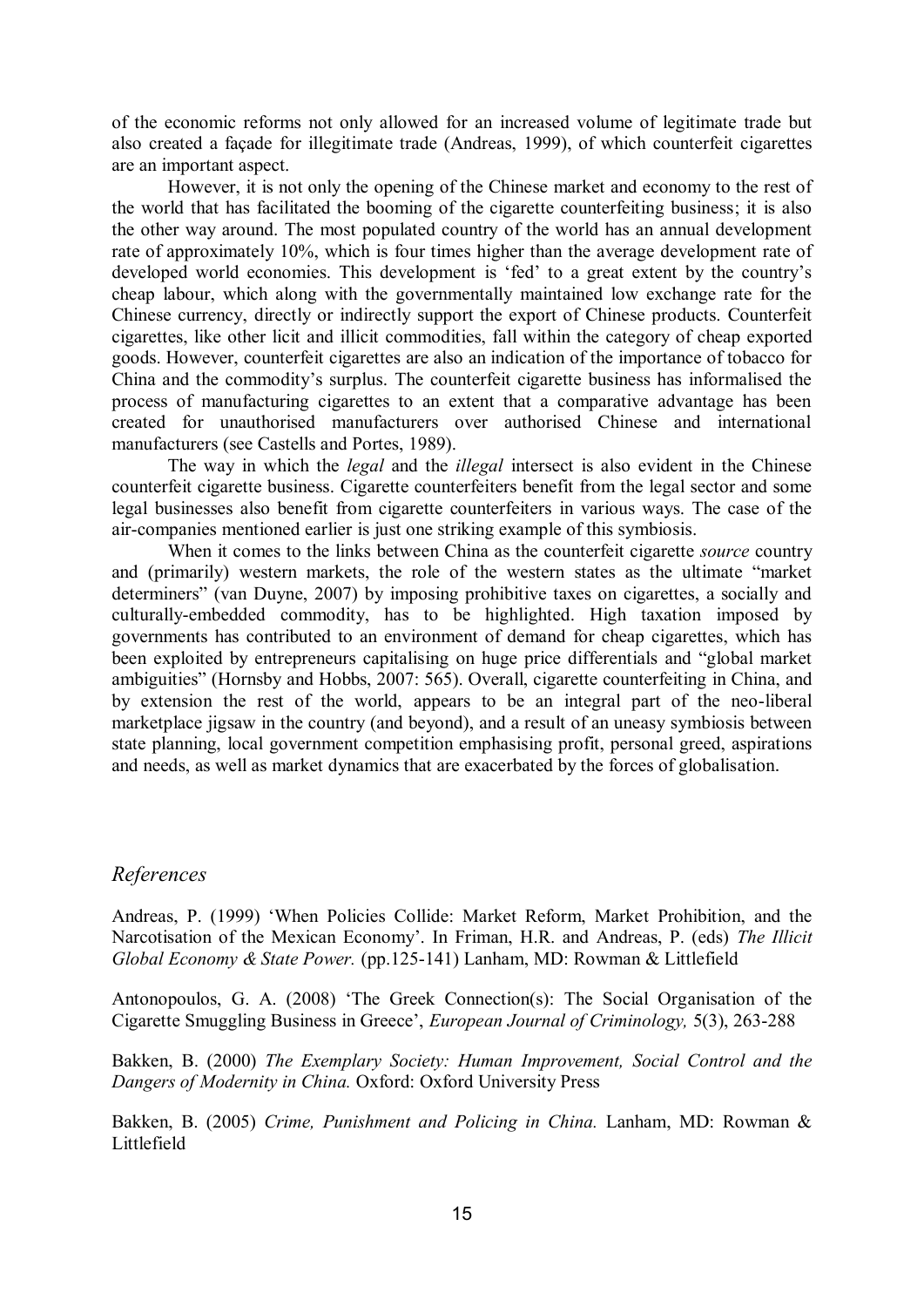Brewer, J.D., Guelke, A., Hume, I., Moxon-Browne, E. and Wilford, R. (1996) *The Police,*  Public Order and the State. 2<sup>nd</sup> edition London: Macmillan

Caijin (2008) "Report"*, Caijin,* 18 December, [http://news.fznews.com.cn/sdbd/2008-12-](http://news.fznews.com.cn/sdbd/2008-12-18/2008121871L-0N6bXW171443.shtml) [18/2008121871L-0N6bXW171443.shtml,](http://news.fznews.com.cn/sdbd/2008-12-18/2008121871L-0N6bXW171443.shtml) accessed on 22 June 2009

Castells, M. and Portes, A. (1989) "World Underneath: The Origins, Dynamics and the Effect of the Informal Economy". In Portes, A., Castells, M. and Benton, L.A. (eds) *The Informal Economy: Studies in Advanced and Less Developed Countries.* (pp.11-37) London: The John Hopkins University Press

Changjiang Yancaobao (2002) "Chongqing Attacked a Blockhouse Cigarette Counterfeiting Factory", *Changjiang Yancaobao,* 6 June, [http://news.tobaccochina.com/news/data/20026/606102214.htm,](http://news.tobaccochina.com/news/data/20026/606102214.htm) accessed on 1 June 2009

Chen, T-P. (2009) "China"s Marlboro Country", *Slate,* [http://www.slate.com,](http://www.slate.com/) accessed on 17 July 2009

Chen, Y. (2002) "From Monopoly to Consolidation", *China International Business*, October, 26-28

Chen, Z, (2008) *"*Gansu Detected an Extremely Large-Scale Cigarette Counterfeiting Case"*, The Ministry of Public Security of the People"s Republic of China,*  [http://www.mps.gov.cn/n16/n1252/n1642/n1987/899791.html,](http://www.mps.gov.cn/n16/n1252/n1642/n1987/899791.html) accessed on 22 June 2009

China Daily (2004) "Fake cigarette makers closed: 20 detained", China Daily, 24 December 2004, [http://www.chinadaily.com.cn/english/doc/2004-12/24/content\\_402846.htm,](http://www.chinadaily.com.cn/english/doc/2004-12/24/content_402846.htm) accessed 25 July 2008

China News Agent (2002) "Beijing Detected a Large Scale Zhonghua Cigarette Counterfeiting Site", *China Newsagent*, 10 September, [http://news.tobaccochina.com/news/data/20027/702100416.htm,](http://news.tobaccochina.com/news/data/20027/702100416.htm) accessed on 1 June 2009

China Tobacco Market (2009) "Reviewing 2008 National High Profile Cigarette Counterfeiting Cases", 17 March, available at [http://www.etmoc.com/look/looklist.asp?id=18153,](http://www.etmoc.com/look/looklist.asp?id=18153) accessed on 22 July 2009

Chongqing Chenbao (2002) "A Large-Scale Counterfeiting Case Detected in Chongqing Involving Counterfeit Cigarettes Worth 1.8 Million Yuan", *Chongqing Chenbao*, 2 July, [http://news.tobaccochina.com/news/data/20029/910095812.htm,](http://news.tobaccochina.com/news/data/20029/910095812.htm) on 1 June 2009

Chongqing Wanbao (2002) "Rotten Vegetable Leaves Disguised as Zhonghua Cigarettes in Chongqing", *Chongqing Wanbao*, 10 July, [http://www.tobaccochina.com/news/data/20027/710101735.htm,](http://www.tobaccochina.com/news/data/20027/710101735.htm) accessed on 23 June 2009

Chow, D.C.K. (2003) "Organized Crime, Local Protectionism, and the Trade in Counterfeit Goods in China", *China Economic Review,* 14, 473-484

Davies, M. & Shen, A. (2009) Ouestioning Suspected Offenders: The Investigative Interviewing Process in the People"s Republic of China" (Unpublished Document)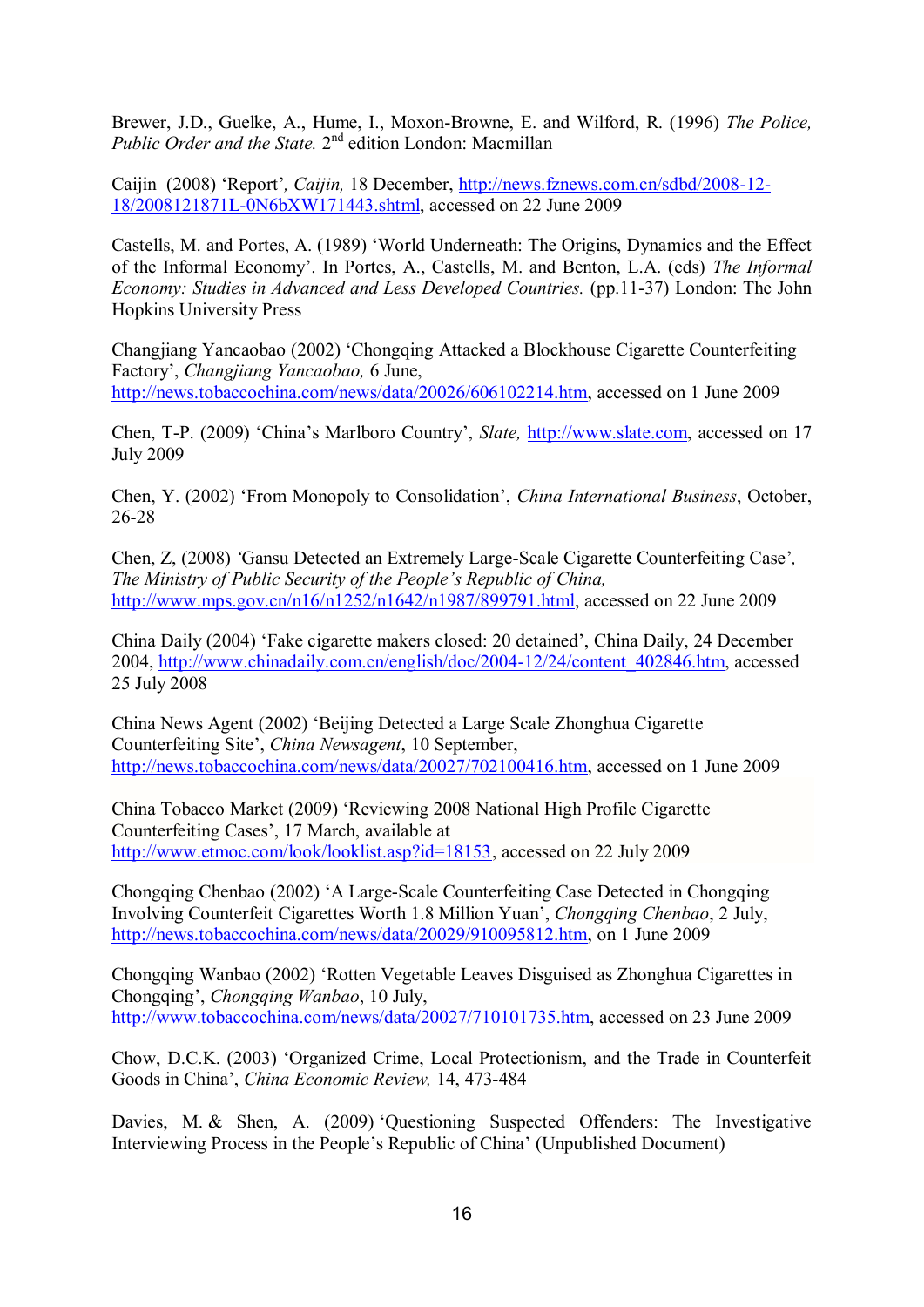Dongya Jinmao News (2008) "A Cigarette Counterfeiting Case Involving More Than 1 Billion Was Detected in Siping", *Dongya Jinmao News*, 29 December, [http://news.sohu.com/20081229/n261467092.shtml,](http://news.sohu.com/20081229/n261467092.shtml) accessed on 2 June 2009

Euromonitor International (2008) *Tobacco in China*. [http://www.euromonitor.com/Tobacco\\_in\\_China,](http://www.euromonitor.com/Tobacco_in_China) accessed on 15 May 2009

Euromonitor International (no date) "Tobacco Multinationals Assess Opportunities in China", [http://www.marketresearchworld.net/index.php?option=com\\_content&task=view&id=214&It](http://www.marketresearchworld.net/index.php?option=com_content&task=view&id=214&Itemid=77) [emid=77,](http://www.marketresearchworld.net/index.php?option=com_content&task=view&id=214&Itemid=77) accessed 4 September 2009

French, H.W. (2007) 'China's Economic Revival is Minted in Counterfeit', *The New York Times,* 3 August, [http://www.nytimes.com/2007/08/03/world/asia/03iht-letter.1.6970880.html,](http://www.nytimes.com/2007/08/03/world/asia/03iht-letter.1.6970880.html) accessed on 16 July 2009

Fuzhou News Net (2005) "They Are Living in the Dark", *Fuzhou News Net*, 10 October, [http://dsb.gd.gov.cn/ruizheng/Article/ShowArticle.asp?ArticleID=3190,](http://dsb.gd.gov.cn/ruizheng/Article/ShowArticle.asp?ArticleID=3190) accessed on 4 July 2009

Fuzhou Wanbao (2002) "Fuzhou Detected a Large-Scale Illicit Cigarette Trading Case", *Fuzhou Wanbao*, 26 September, [http://news.tobaccochina.com/news/data/20029/926103830,](http://news.tobaccochina.com/news/data/20029/926103830) accessed on 1 June 2009

Guizhou Dushibao (2002) "Nayong, Guizhou, Cracked Down an Illegitimate Cigarette Factory Involving the Daily Production of 5,000 Sleeves', *Guizhou Dushibao*, 4 February, [http://news.tobaccochina.com/data/20022/204092818.htm,](http://news.tobaccochina.com/data/20022/204092818.htm) accessed on 1 June 2009

Heimer, M. and Thogersen, S. (Eds.) (2006) *Doing Field Work in China*. Copenhagen: NIAS Press

HM Treasury (2004) *Counterfeit Cigarettes.* London: HM Treasury

Hornsby, R. and Hobbs, D. (2007) "Zones of Ambiguity: The Political Economy of Cigarette Bootlegging", *British Journal of Criminology,* 47, 551-571

Hu, T.-W. and Mao, Z. (2002) *Economic Analysis of Tobacco and Options for Tobacco Control: China Case Study.* Washington, D.C.: The World Bank

Hu, T-W., Mao, Z., Jiang, H., Tao, M. and Yurekli, A. (2007) "The Role of Government in Tobacco Leaf Production in China: National and Local Interventions", *International Journal of Public Policy,* 2(3-4), 235-248

Hu, T-W., Mao, Z., Shi, J. and Chen, W. (2008) Tobacco Taxation and Its Potential Impact in China, [http://www.worldlungfoundation.org/downloads/Taxation\\_English.pdf,](http://www.worldlungfoundation.org/downloads/Taxation_English.pdf) accessed on 4 September 2009

Hu, T-W., Mao, Z., Liu, Y., de Beyer, J. and Ong, M. (2005) "Smoking, Standard of Living, and Poverty in China", *Tobacco Control*, 14, 247-250

Jiang, Chengkang (2009) *The China Tobacco Exclusive Sale Bureau Annual Report 2009,* [http://www.eastobacco.com/ReadNews.asp?NewsID=73408,](http://www.eastobacco.com/ReadNews.asp?NewsID=73408) accessed on 22 June 2009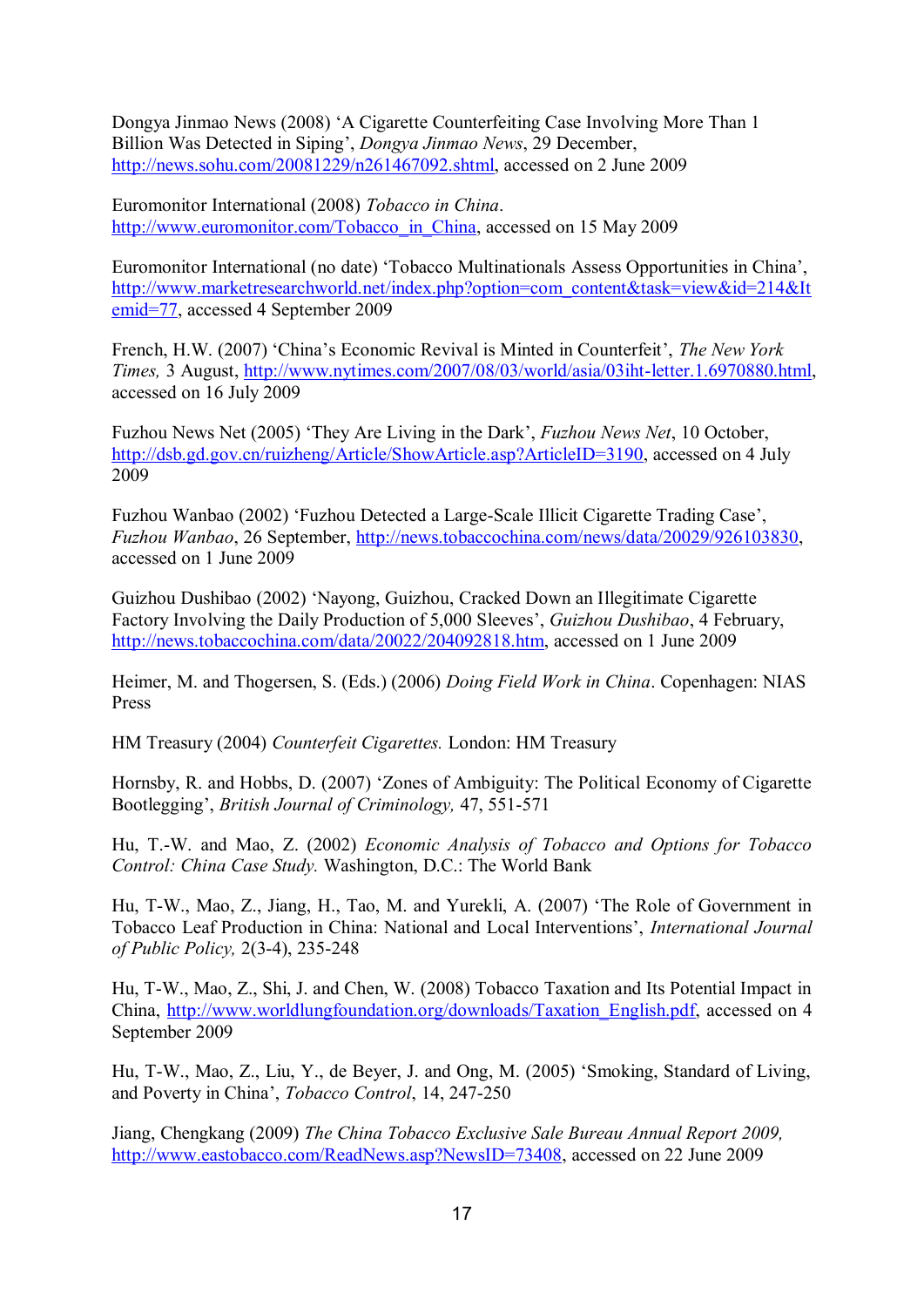Jianghuai Chenbao (2002) "Hefei Found More Than 300 Sleeves of Smuggled and Counterfeit Cigarettes in a Small Private-Owned Shop, *Jianghuai Chenbao* 17 May, [http://news.tobaccochina.com/data/20025/517102137.htm,](http://news.tobaccochina.com/data/20025/517102137.htm) accessed 1June 2009

Joossens, L. (1999) *Smuggling and Cross-Border Shopping of Tobacco Products in the European Union: A Report for the Health Education Authority.* London: Health Education Authority

Joossens, L., Merriman, D., Ross, H. and Raw, M. (2009) How Eliminating the Global Illicit Cigarette Trade Would Increase Tax Revenue and Save Lives, [http://www.fctc.org/dmdocuments/INB3\\_report\\_illicit\\_trade\\_save\\_revenue\\_lives.pdf,](http://www.fctc.org/dmdocuments/INB3_report_illicit_trade_save_revenue_lives.pdf) accessed on 30 August 2009

Klein, M.W. and Gatz, M. (1989) "Professing the Uncertain: Problems of Lecturing on hinese Social Control". In Troyer, R.J., Clark, J.P. and Rojek, D.G. (eds) *Social Control in the People's Republic of China.* (pp.169-187) New York: Praeger

Lee, K. and Collin, J. (2006) ""Key to the Future": British American Tobacco and Cigarette Smuggling in China", *PLoS Medicine, 3*, 1080-1089

Levin, M. (2003) "Counterfeit Cigarettes Force Tobacco Firms to Fight Back", *Los Angeles Times*, 24 November

Liao, A. (1999) "China: Why the Crackdown on Smuggling is Working this Time", *Tobacco Asia*. [http://www.tobaccoasia.com/archive/9902/current/features/fe1.htm,](http://www.tobaccoasia.com/archive/9902/current/features/fe1.htm) accessed on 31 May 2009

Liaoshen Wanbao (2002) "Lady in Her Sixties Arrested for Illegally Printing More Than 4,000 Cigarette Barcodes", *Liaoshen Wanbao*, 1 November, available at <http://news.tobaccochina.com/news/data/200211/01091230.htm>, accessed on 1 June 2009

Liu, J. (2005) "Crime Patterns During the Market Transition in China", *British Journal of Criminology,* 45, 613-633

Liu, J. (2008) "Data Sources in Chinese Crime and Criminal Justice Research", *Crime, Law and Social Change,* 50, 131-147

Liu, J. (2009) "Asian Criminology – Challenges, Opportunities and Directions", *Asian Journal of Criminology,* 4, 1-9

Lo, S. S.-H. (2009) *The Politics of Cross-Border Crime in Greater China: Case Studies of Mainland China, Hong Kong, and Macao*. Armonk, NY: M.E. Sharpe.

McKay, J. (1992) 'China's Tobacco Wars', [http://multinationalmonitor.org/hyper/issues/1992/01/mm0192\\_06.html,](http://multinationalmonitor.org/hyper/issues/1992/01/mm0192_06.html) accessed on 15 May 2009

Morselli, C. and Giguere, C. (2006) "Legitimate Strengths in Criminal Networks", *Crime, Law and Social Change*, 46, 185-200

Nanfang Ribao (2009) "Wuxianqiao, Guangdong Cigarette Counterfeiting Making More Profits than Drug Trafficking", *Nanfang Ribao*, 26 April,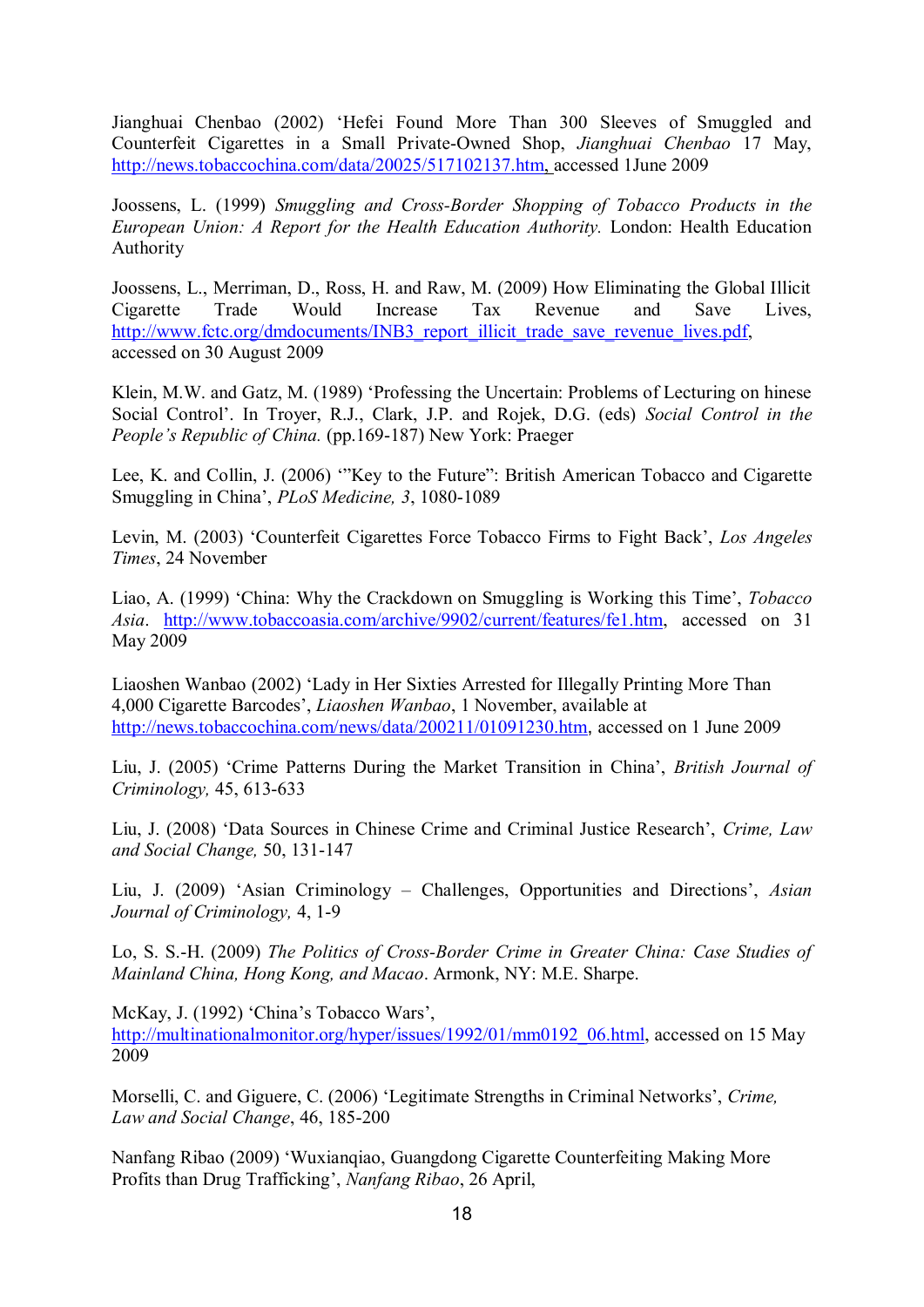[http://news.dayoo.com/guangzhou/200904/27/53872\\_5785011\\_4.htm,](http://news.dayoo.com/guangzhou/200904/27/53872_5785011_4.htm) accessed on 1 June 2009

Nanguo Zaobao (2002) "50 Sleeves of Illegal Cigarettes Found on a Motorbike, *Nanguo Zaobao* 2 September, [http://news.tobaccochina.com/data/20029/902101206.htm,](http://news.tobaccochina.com/data/20029/902101206.htm) accessed on 1June 2009

NTESB (2003) "Annual report 2002", [http://www.eastobacco.com/ReadNews.asp?NewsID=15827,](http://www.eastobacco.com/ReadNews.asp?NewsID=15827) accessed on 21 June 2009

NTESB (2004) "Annual report 2003", [http://www.eastobacco.com/ReadNews.asp?NewsID=24908,](http://www.eastobacco.com/ReadNews.asp?NewsID=24908) accessed on 21 June 2009

NTESB (2005) "Annual report 2004", [http://www.eastobacco.com/ReadNews.asp?NewsID=34840,](http://www.eastobacco.com/ReadNews.asp?NewsID=34840) accessed on 21 June 2009

NTESB (2006) 'Annual report 2005', <http://www.eastobacco.com/ReadNews.asp?NewsID=43439>, accessed on 21 June 2009

NTESB (2007) 'Annual report 2006', <http://www.eastobacco.com/ReadNews.asp?NewsID=52352>, accessed on 21 June 2009

NTESB (2008) 'Annual report 2007', <http://www.eastobacco.com/ReadNews.asp?NewsID=62437>, accessed on 21 June 2009

Onder, Z. (2002) *The Economics of Tobacco in Turkey: New Evidence and Demand Estimates.* Washington, D.C.: The International Bank for Reconstruction and Development/ The World Bank

Pappas, R.S., Polzin, G.M., Watson, C.H. and Ashley, D.L (2007) "Cadmium, Lead, and Thallium in Smoke Particulate from Counterfeit Cigarettes Compared to Authentic US Brands", *Food and Chemical Toxicology,* 45, 202-209

Pearson, G. and Hobbs, D. (2001) *Middle-Market Drug Distribution.* HORS 227. London: Home Office

Philip Morris (2004) *The Illicit Trade in Cigarettes: The PM International Perspective – February 2004.*  http://www.philipmorrisinternational.com/pmintl/pages/eng/stories/f002 i trade.asp, accessed on 28 May 2009

Shantou Ribao (2007) "Shantou Carrying Out Specialised Operations Against the Printing of Counterfeit Cigarette Trademarks", 3 September, [http://news.pack.net.cn](http://news.pack.net.cn/) accessed on 1 June 2009

Sheptycki, J. (2008) "Transnationalisation, Orientalism and Crime", *Asian Journal of Criminology,* 3, 13-35

Shichang Bao (2006) "Sanxi Market is Full of Counterfeiting Cigarettes", *Shichang Bao*, 17 April, [http://news.xinhuanet.com/fortune/2006-04/17/content\\_4432350\\_1.htm,](http://news.xinhuanet.com/fortune/2006-04/17/content_4432350_1.htm) accessed on 13 May 2009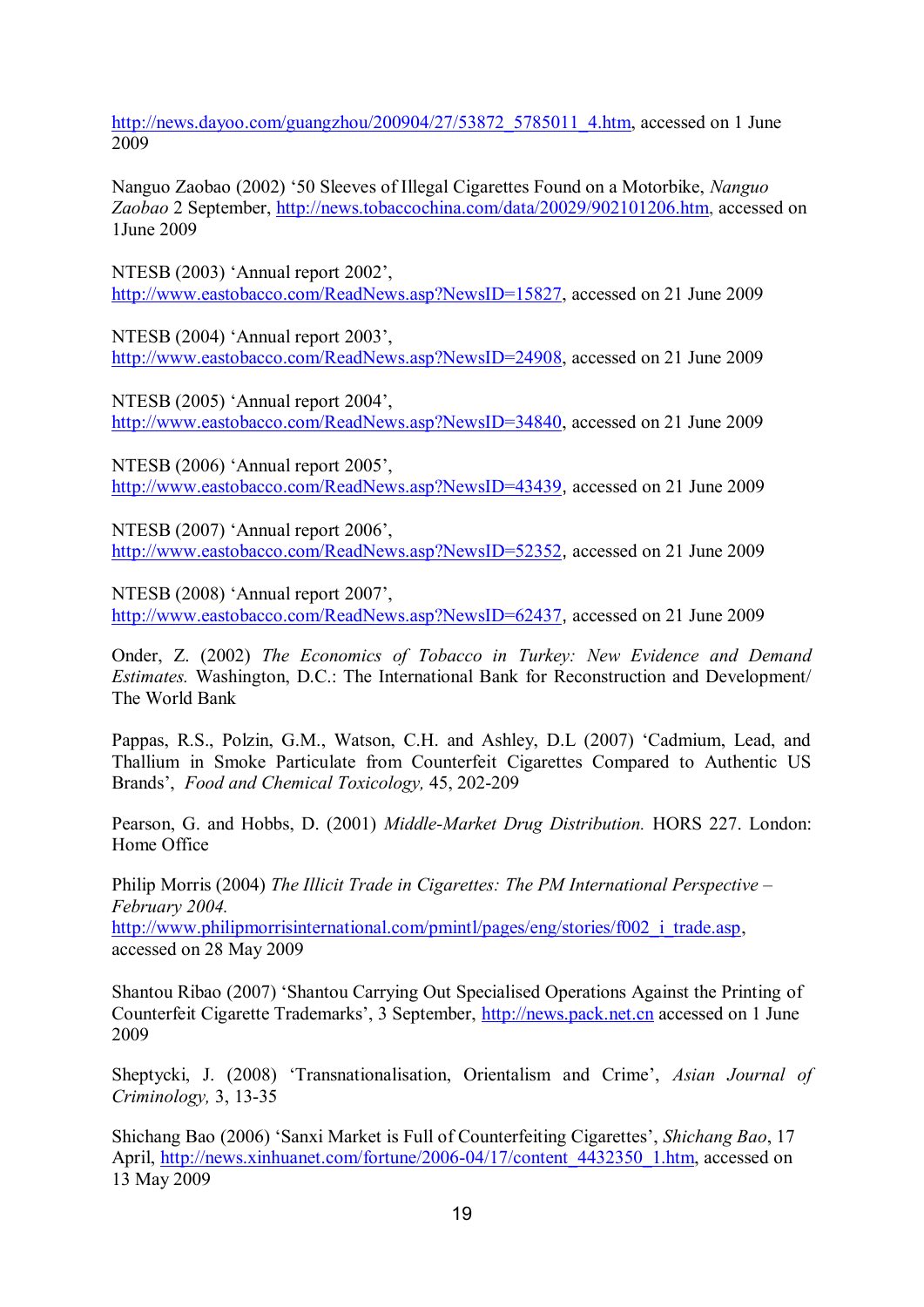Sichuan Ribao (2002) "Illicit Cigarettes Were Hidden in the Pigsty", *Sichuan Ribao*, 7 November, [http://news.tobaccochina.com/data/200211/07092715.htm,](http://news.tobaccochina.com/data/200211/07092715.htm) accessed on 1June 2009

Shangbao (2002) "Changsha Detected an Extremely Large Scale Cigarette Counterfeiting Case", *Shangbao*, 21 August, [http://news.tobaccochina.com/data/20028/821100118.htm,](http://news.tobaccochina.com/data/20028/821100118.htm) accessed on 1 June 2009

Shidai Shangbao (2002) "Shenyang Detected a Counterfeiting Cigarette Manufacturing Case Involving the Use of Waste Materials", *Shidai Shangbao*, 29 September, [http://news.tobaccochina.com/data/20029/929102531.htm,](http://news.tobaccochina.com/data/20029/929102531.htm) accessed on 1 June 2009

Simons, C. (2009) "Generic Giants", *Newsweek,* July 27, pp.32-35

SOCA (2009) *The UK Threat Assessment of Organised Crime, 2009/1010.* London: SOCA

Tobacco China Online (2006) "Helongjiang Detected the Largest Cigarette Counterfeiting Case Since the Establishment of the PRC", *Tobacco China Online,* 6 February, [http://so.16888.com.cn/snapshot/20060206162146120.html,](http://so.16888.com.cn/snapshot/20060206162146120.html) accessed on 3 July 2009

Tobacco China Online (2008) "Shangqiu, Henan Detected an Extremely Large-Scale Cigarette Counterfeit Network", *Tobacco China Online*, 6 March, [http://www.tobaccochina.com/news/China/monopoly/20083/2009163111\\_340139.shtml,](http://www.tobaccochina.com/news/China/monopoly/20083/2009163111_340139.shtml) accessed on 2 July 2009

Tobacco Free Centre (2009) "Tobacco Burden Facts-China", [http://tobaccofreecenter.org,](http://tobaccofreecenter.org/) accessed on 15 May 2009

Tomson, D. and Coulter, A. (1987) "The Bamboo Smoke Screen: Tobacco Smoking in China", *Health Promotion,* 2(2), 95-108

van Duyne, P.C. (2003) "Organising Cigarette Smuggling and Policy Making, Ending Up in Smoke", *Crime, Law and Social Change,* 39, 285-317

van Duyne, P.C. (2007) "The Upperworld Side of Illicit Trafficking", *Crime & Justice International,* November/December, 46-47

von Lampe, K. (2003) "Organising the Nicotine Racket: Patterns of Cooperation in the Cigarette Black Market in Germany". In P.C. van Duyne, K. von Lampe and J.L. Newell (eds.) *Criminal finances and organising crime in Europe.* (pp.41-66). Nijmegen: Wolf Legal Publishers

von Lampe, K. (2004) "Making the Second Step Before the Step : Assessing Organised Crime – The Case of Germany", *Crime, Law and Social Change,* 42, 227-259

von Lampe, K. (2006) The cigarette black market in Germany and in the United Kingdom", *Journal of Financial Crime*, 13, 235-254

Wang, H. (2006) "Tobacco Control of China : The Dilemma Between Economic Development and Health Improvement", *Salud Publica De Mexico,* 48(1), S140-S147